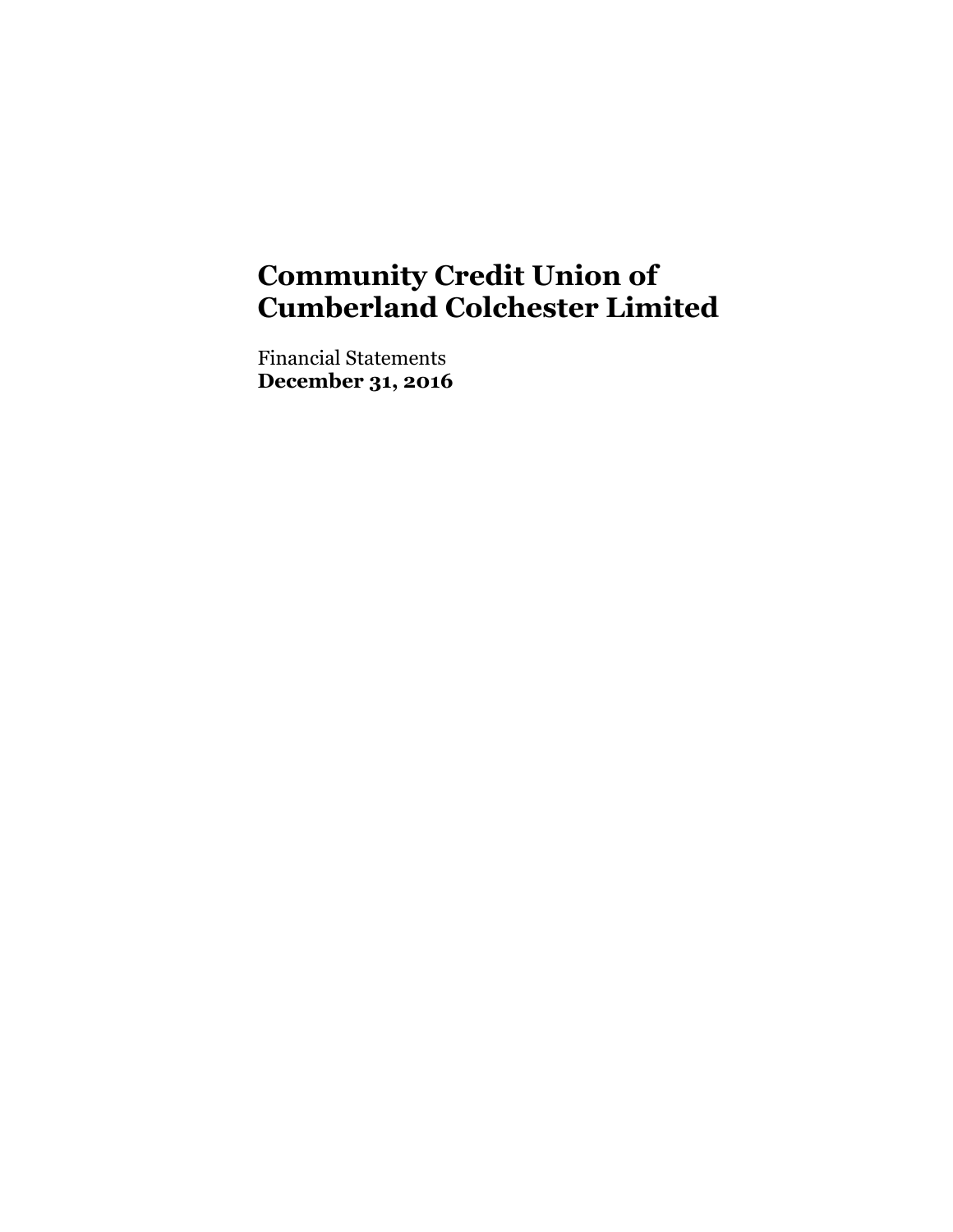

March 30, 2017

#### **Independent Auditor's Report**

#### To the Members of **Community Credit Union of Cumberland Colchester Limited**

We have audited the accompanying financial statements of Community Credit Union of Cumberland Colchester Limited, which comprise the statement of financial position as at December 31, 2016 and the statements of changes in members' equity, income and comprehensive income and cash flows for the year then ended and the related notes, which comprise a summary of significant accounting policies and other explanatory information.

#### Management's responsibility for the financial statements

Management is responsible for the preparation and fair presentation of these financial statements in accordance with International Financial Reporting Standards, and for such internal control as management determines is necessary to enable the preparation of financial statements that are free from material misstatement, whether due to fraud or error.

#### **Auditor's responsibility**

Our responsibility is to express an opinion on these financial statements based on our audit. We conducted our audit in accordance with Canadian generally accepted auditing standards. Those standards require that we comply with ethical requirements and plan and perform the audit to obtain reasonable assurance about whether the financial statements are free from material misstatement.

An audit involves performing procedures to obtain audit evidence, on a test basis, about the amounts and disclosures in the financial statements. The procedures selected depend on the auditor's judgment, including the assessment of the risks of material misstatement of the financial statements, whether due to fraud or error. In making those risk assessments, the auditor considers internal control relevant to the entity's preparation and fair presentation of the financial statements in order to design audit procedures that are appropriate in the circumstances, but not for the purpose of expressing an opinion on the effectiveness of the entity's internal control. An audit also includes evaluating the appropriateness of accounting principles and policies used and the reasonableness of accounting estimates made by management, as well as evaluating the overall presentation of the financial statements.

We believe that the audit evidence we have obtained is sufficient and appropriate to provide a basis for our audit opinion.

#### Opinion

In our opinion, the financial statements present fairly, in all material respects, the financial position of Community Credit Union of Cumberland Colchester Limited as at December 31, 2016 and its financial performance and its cash flows for the year then ended in accordance with International Financial Reporting Standards.

Pricewaterhouse Coopers LLP

**Chartered Professional Accountants, Licensed Public Accountants** 

PricewaterhouseCoopers LLP Summit Place, 1601 Lower Water Street, Suite 400, Halifax, Nova Scotia, Canada B3J 3P6 T: +1 902 491 7400, F: +1 902 422 1166

"PwC" refers to PricewaterhouseCoopers LLP, an Ontario limited liability partnership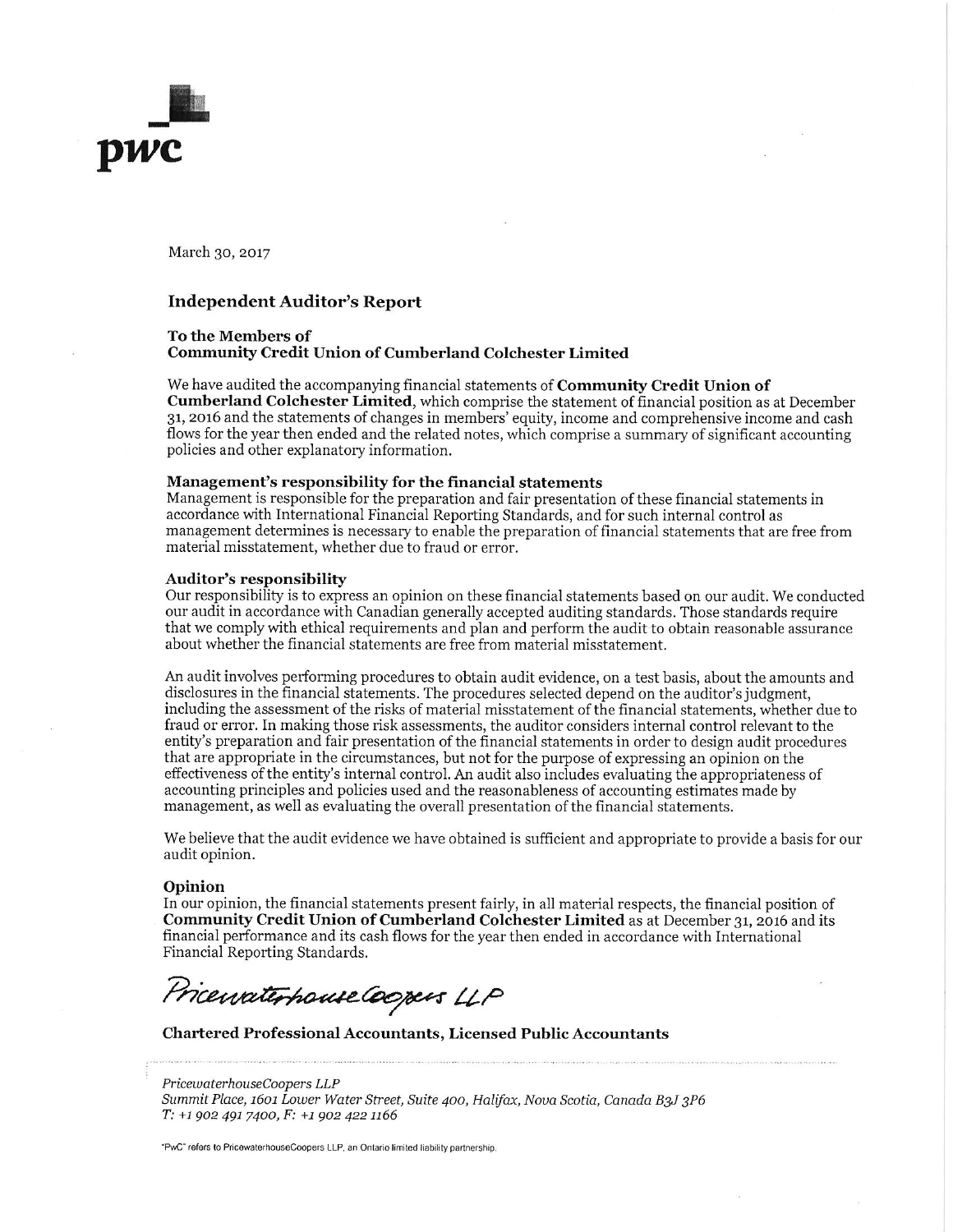**Statement of Financial Position** 

As at December 31, 2016

(expressed in Canadian dollars)

|                                                                                              | 2016                                             | 2015                                             |
|----------------------------------------------------------------------------------------------|--------------------------------------------------|--------------------------------------------------|
| Assets (note 9)                                                                              |                                                  |                                                  |
| Cash resources                                                                               | 1,713,230                                        | 6,541,185                                        |
| <b>Interest bearing deposits</b>                                                             | 6,121,852                                        | 6,753,261                                        |
| Other assets and prepaid expenses (note 4)                                                   | 1,456,762                                        | 578,067                                          |
| Members' loans<br>Mortgage<br>Personal<br>Commercial loans and mortgages<br>Accrued interest | 48,673,924<br>15,166,691<br>13,163,780<br>86,298 | 50,844,161<br>14,539,730<br>13,690,122<br>96,624 |
|                                                                                              | 77,090,693                                       | 79,170,637                                       |
| <b>Allowance for impaired loans (note 5)</b>                                                 | (153, 406)                                       | (225, 729)                                       |
|                                                                                              | 76,937,287                                       | 78,944,908                                       |
| Long-term investments (note 6)                                                               | 4,895,409                                        | 4,707,863                                        |
| Intangible assets subject to amortization (note 7)                                           | 598,845                                          |                                                  |
| Property and equipment (note 8)                                                              | 3,110,508                                        | 3,239,271                                        |
| Deferred income tax asset (note 18)                                                          | 33,000                                           | 92,000                                           |
| <b>Liabilities</b>                                                                           | 94,866,893                                       | 100,856,555                                      |
| Accounts payable and accrued liabilities                                                     |                                                  |                                                  |
| Trade<br>Income taxes                                                                        | 602,679<br>29,379                                | 415,209<br>14,926                                |
|                                                                                              | 632,058                                          | 430,135                                          |
| Members' deposits<br>Savings and chequing<br>Term deposits<br>Accrued interest               | 67,534,410<br>20,784,692<br>147,042              | 72,581,412<br>22,122,024<br>166,002              |
|                                                                                              | 88,466,144                                       | 94,869,438                                       |
| Members' shares (note 10)                                                                    | 32,870                                           | 33,470                                           |
| <b>Members' Equity</b>                                                                       | 5,735,821                                        | 5,523,512                                        |
|                                                                                              | 94,866,893                                       | 100,856,555                                      |

**Commitments and contingencies (note 13)** 

Approved by the Board of Directors Rue aprese.  $\rule{1em}{0.15mm}$  Director  $\qquad \qquad \blacktriangleleft$  $\mathscr{M}$ 

Director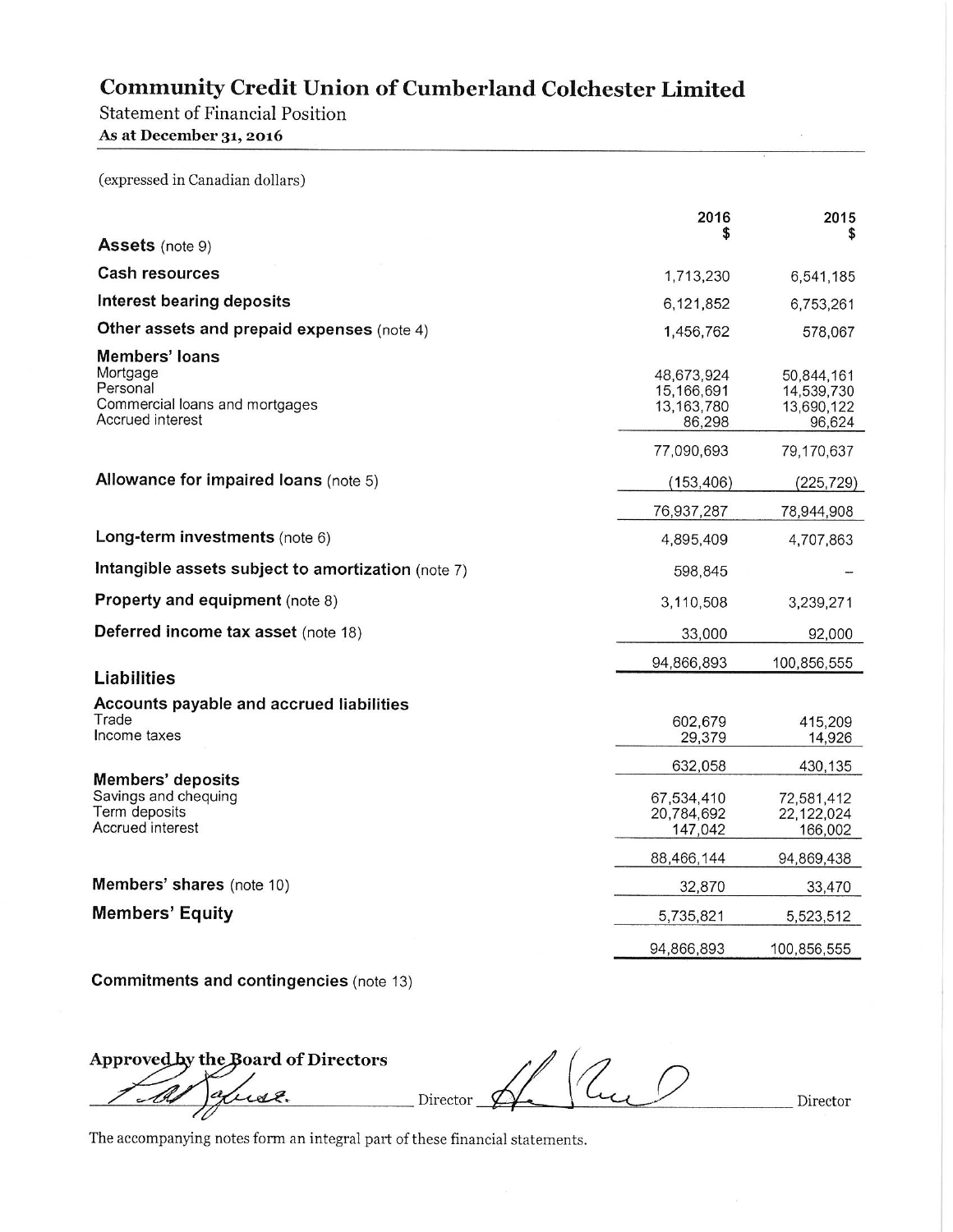Statement of Changes in Members' Equity

**For the year ended December 31, 2016** 

(expressed in Canadian dollars)

|                                                                                | <b>Retained</b><br>earnings<br>P | <b>Surplus</b><br>shares<br>(note 11) | Total<br>equity      |
|--------------------------------------------------------------------------------|----------------------------------|---------------------------------------|----------------------|
| Balance - January 1, 2016                                                      | 4,669,530                        | 853,982                               | 5,523,512            |
| Net income and comprehensive income for the year<br>Decrease in surplus shares | 252,284                          | (39, 975)                             | 252,284<br>(39, 975) |
| Balance - December 31, 2016                                                    | 4,921,814                        | 814,007                               | 5,735,821            |
| Balance - January 1, 2015                                                      | 4.544.979                        | 895,849                               | 5,440,828            |
| Net income and comprehensive income for the year<br>Decrease in surplus shares | 124,551                          | (41,867)                              | 124,551<br>(41, 867) |
| Balance - December 31, 2015                                                    | 4,669,530                        | 853,982                               | 5,523,512            |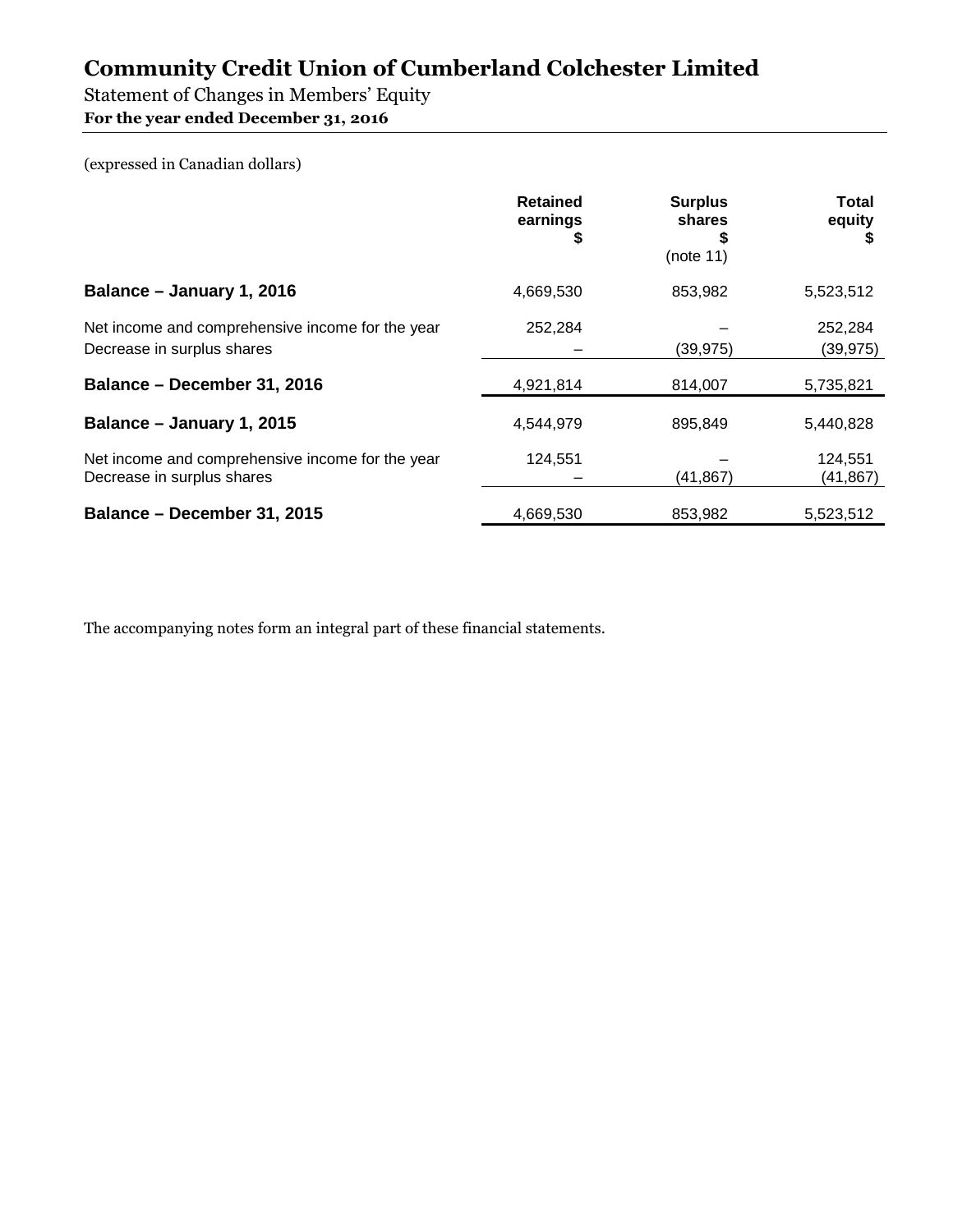Statement of Income and Comprehensive Income

**For the year ended December 31, 2016** 

(expressed in Canadian dollars)

|                                                                             | 2016      | 2015<br>S |
|-----------------------------------------------------------------------------|-----------|-----------|
| <b>Financial income</b>                                                     |           |           |
| Members' loans                                                              | 3,212,847 | 3,093,353 |
| Investments and deposits                                                    | 210,861   | 235,165   |
|                                                                             | 3,423,708 | 3,328,518 |
| <b>Financial expense</b>                                                    |           |           |
| Members' deposits                                                           | 677,569   | 638,239   |
| <b>Net financial income</b>                                                 | 2,746,139 | 2,690,279 |
| Fees and commission income (note 14)                                        | 1,441,880 | 1,245,388 |
| Recovery of loan losses (note 5)                                            | 24,810    | 55,173    |
| Recovery of (provision for) foreclosed properties (note 4)                  | 16,190    | (21, 190) |
| Gross margin                                                                | 4,229,019 | 3,969,650 |
| <b>Operating expenses</b>                                                   |           |           |
| Salary and employee benefits                                                | 1,820,983 | 1,789,712 |
| General and administrative (note 15)                                        | 1,433,748 | 1,461,922 |
| Occupancy (note 15)                                                         | 242,741   | 239,438   |
| Members' security (note 15)                                                 | 116,531   | 103,411   |
| Depreciation                                                                | 257,976   | 215,670   |
|                                                                             | 3,871,979 | 3,810,153 |
| Income before income taxes                                                  | 357,040   | 159,497   |
| <b>Provision for income taxes (note 18)</b>                                 |           |           |
| Current                                                                     | 45,756    | 15,946    |
| Deferred                                                                    | 59,000    | 19,000    |
|                                                                             | 104,756   | 34,946    |
| Net income and comprehensive income for the year                            | 252,284   | 124,551   |
|                                                                             |           |           |
| Net income and comprehensive income for the year attributable<br>to members | 252,284   | 124,551   |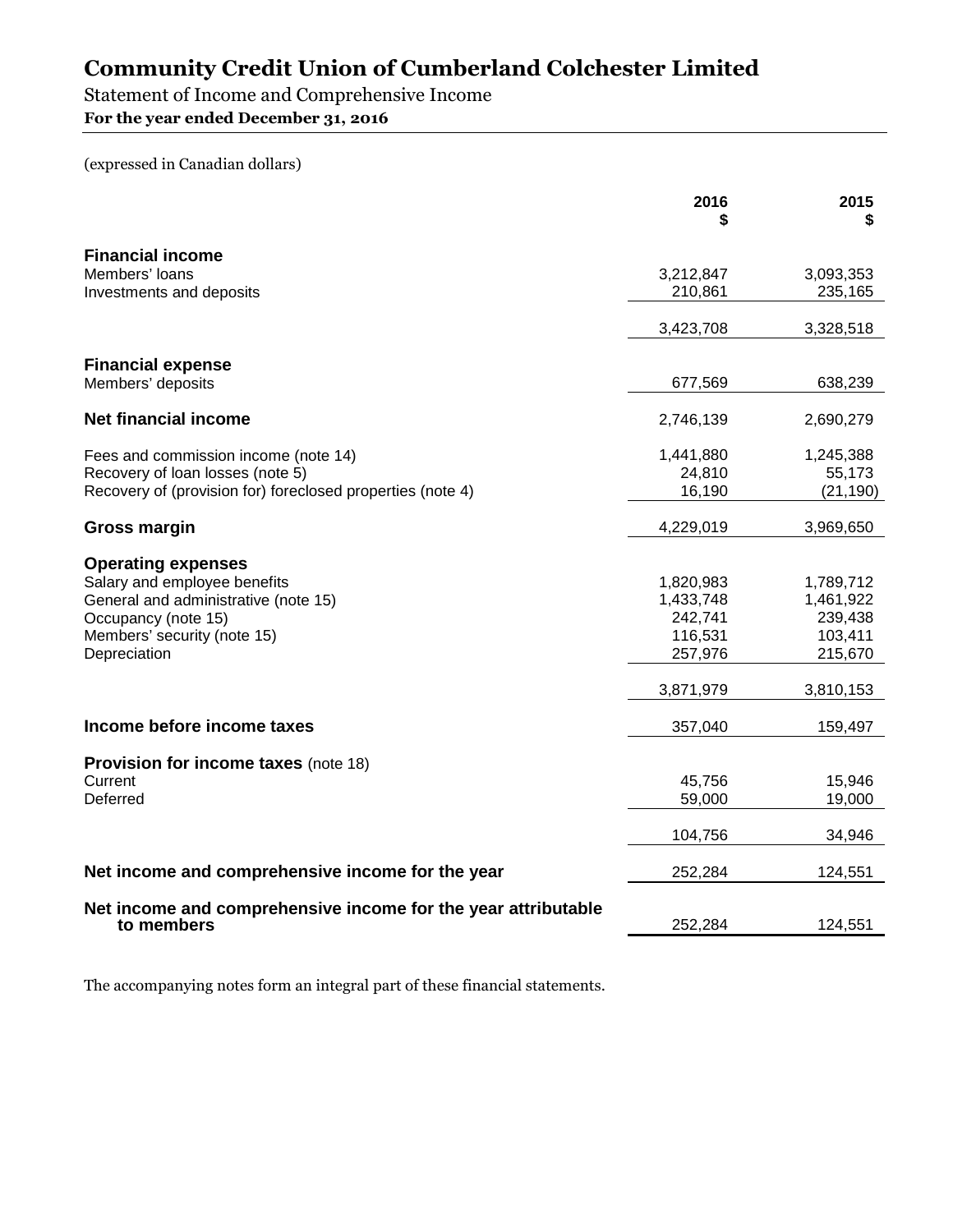## Statement of Cash Flows

**For the year ended December 31, 2016** 

(expressed in Canadian dollars)

|                                                                                                                       | 2016                    | 2015<br>S         |
|-----------------------------------------------------------------------------------------------------------------------|-------------------------|-------------------|
| Cash provided by (used in)                                                                                            |                         |                   |
| <b>Operating activities</b>                                                                                           |                         |                   |
| Net income for the year                                                                                               | 252,284                 | 124,551           |
| Charges (credits) to income not involving cash<br>Depreciation of property and equipment                              | 206,821                 | 215,670           |
| Amortization of intangible assets                                                                                     | 51,155                  |                   |
| Provision for (recovery of) loan losses                                                                               | (24, 810)               | (55, 173)         |
| Provision for foreclosed properties                                                                                   | (16, 190)               | 21,190            |
| Loans written-off during the year, net of recoveries                                                                  | (47, 513)               | (85, 507)         |
| Provision for deferred income taxes                                                                                   | 59,000                  | 19,000            |
|                                                                                                                       | 480,747                 | 239,731           |
| Net change in non-cash working capital balances related to operations                                                 |                         |                   |
| Decrease (increase) in other assets and prepaid expenses                                                              | 263,982                 | (402,005)         |
| Decrease (increase) in accrued interest receivable<br>Increase (decrease) in accounts payable and accrued liabilities | 10,326<br>187,470       | (7,460)<br>16,785 |
| Increase (decrease) in income taxes                                                                                   | 14,453                  | (2, 264)          |
| Increase (decrease) in accrued interest payable                                                                       | (18,960)                | 7,588             |
|                                                                                                                       | 938,018                 | (147, 625)        |
|                                                                                                                       |                         |                   |
| <b>Financing activities</b><br>Net increase (decrease) in members' deposits                                           |                         |                   |
| Savings and chequing                                                                                                  | (5,047,002)             | 17,890,705        |
| Term deposits                                                                                                         | (1, 337, 332)           | 609,187           |
| Net decrease in membership shares                                                                                     | (40, 575)               | (42, 931)         |
|                                                                                                                       | (6,424,909)             | 18,456,961        |
| <b>Investing activities</b>                                                                                           |                         |                   |
| Net decrease (increase) in interest bearing deposits                                                                  | 631,409                 | (663, 779)        |
| Net decrease (increase) in members' loans                                                                             |                         |                   |
| Mortgages                                                                                                             | 1,043,750               | (13,033,648)      |
| Personal                                                                                                              | (626, 961)              | 517,269           |
| Commercial loans and mortgages                                                                                        | 526,342                 | (198, 542)        |
| Net decrease (increase) in long-term investments<br>Acquisition of intangible assets                                  | (187, 546)<br>(650,000) | (305, 864)        |
| Additions to property and equipment                                                                                   | (78,058)                | (56, 582)         |
|                                                                                                                       | 658,936                 | (13,741,146)      |
| Net change in cash resources during the year                                                                          | (4,827,955)             | 4,568,190         |
| Cash resources - Beginning of year                                                                                    | 6,541,185               | 1,972,995         |
|                                                                                                                       |                         |                   |
| Cash resources - End of year                                                                                          | 1,713,230               | 6,541,185         |
| Supplemental cash flow information                                                                                    |                         |                   |
| Interest received                                                                                                     | 3,223,173               | 3,085,893         |
| Interest paid                                                                                                         | 696,529                 | 630,651           |
| Income taxes paid, net of refund                                                                                      | 28,610                  | 17,190            |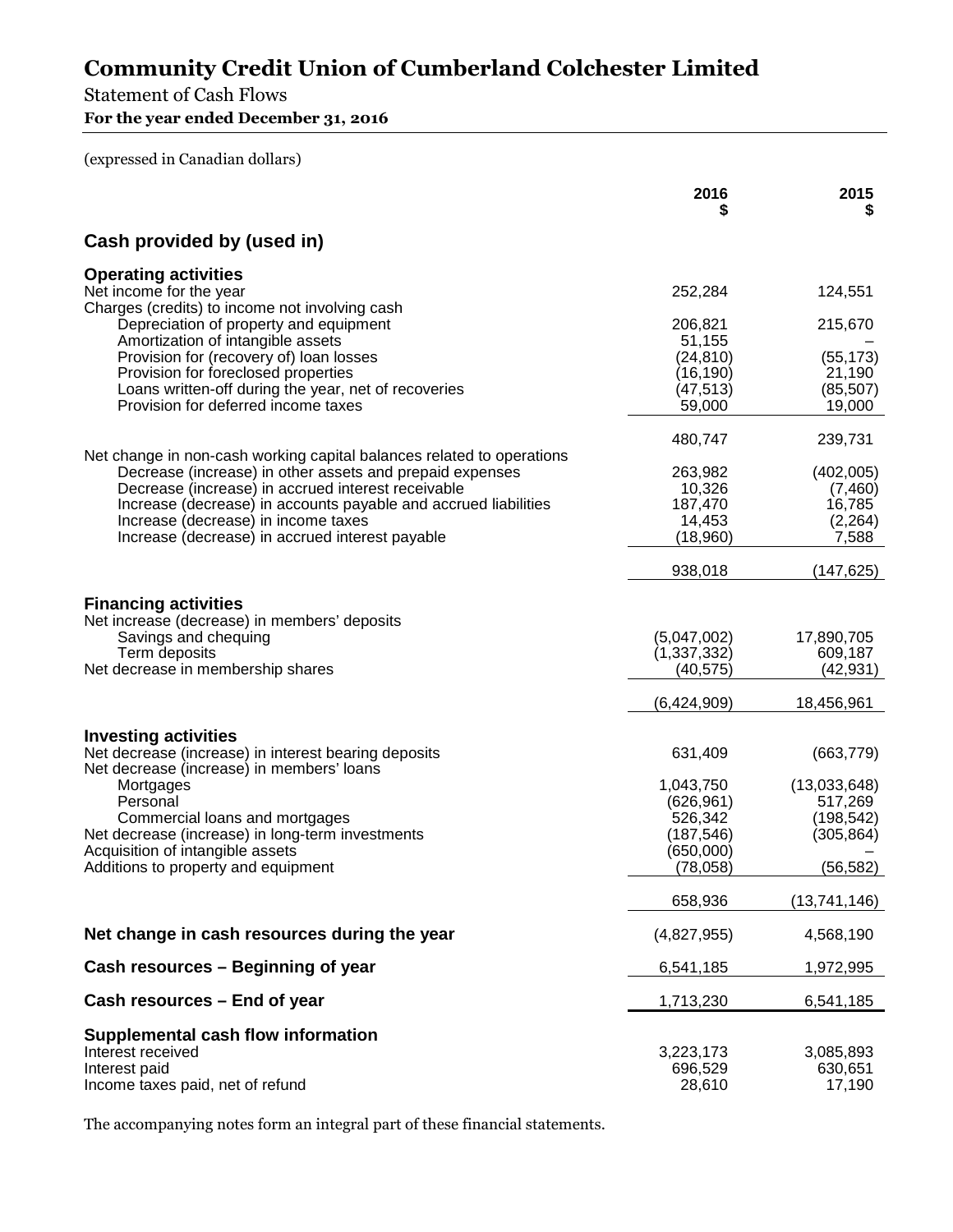### Notes to Financial Statements **For the year ended December 31, 2016**

(expressed in Canadian dollars)

## **1 General information**

Community Credit Union of Cumberland Colchester Limited ("Community Credit Union" or the "credit union") is incorporated under the Companies Act of Nova Scotia and its operations are subject to the Credit Union Act of Nova Scotia. The credit union provides a full range of banking services to its customer-owners in 2 branches in Nova Scotia.

Community Credit Union's head office is in Amherst, Nova Scotia.

These financial statements have been approved for issue by the Board of Directors on March 30, 2017.

## **2 Summary of significant accounting policies**

### **a) Basis of preparation**

These financial statements have been prepared in compliance with International Financial Reporting Standards ("IFRS") as issued by the International Accounting Standards Board ("IASB").

The credit union presents its statement of financial position on a non-classified basis in order of liquidity. The following balances are generally classified as current: cash resources, interest bearing deposits, shortterm investments, other assets and prepaid expenses, loans outstanding due within one year, savings and deposits due on demand or within one year, accounts payable and accrued liabilities and income taxes payable.

The credit union classifies its expenses by nature of expenses.

### **b) Basis of measurement**

The financial statements have been prepared under the historical cost convention, except for available-forsale ("AFS") financial assets accounted for at fair value through profit or loss, which have been measured at fair value.

#### **c) Foreign currency translation**

i) Functional and presentation currency

The functional currency of the credit union is the Canadian dollar.

ii) Transactions and balances

Foreign currency transactions are translated into the functional currency using the exchange rates prevailing at the dates of the transactions. Foreign exchange gains and losses resulting from the settlement of foreign currency transactions and from the translation at year end exchange rates of monetary assets and liabilities denominated in currencies other than the credit union's functional currency are recognized in the statement of income and comprehensive income in fee and commission income.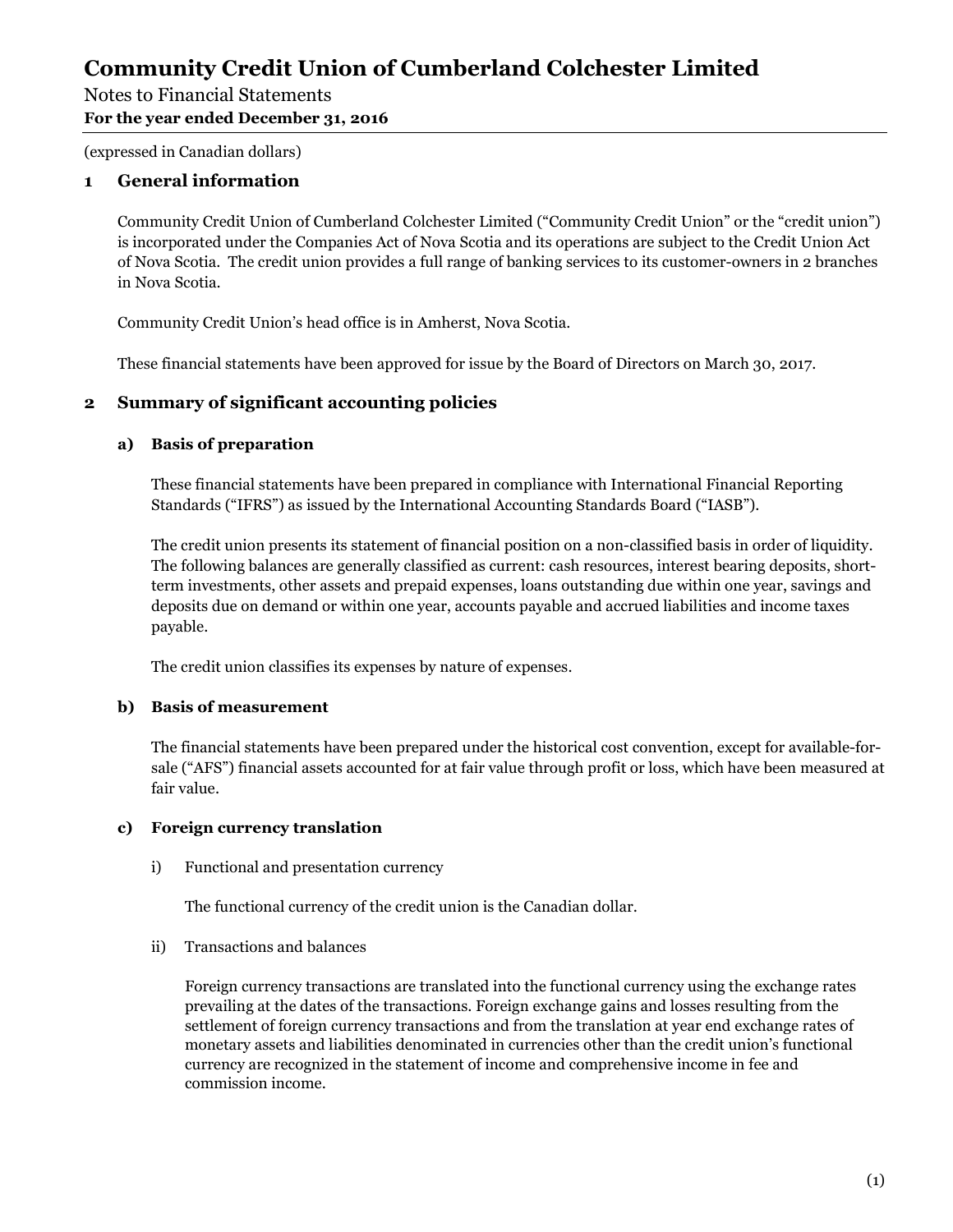Notes to Financial Statements

**For the year ended December 31, 2016** 

(expressed in Canadian dollars)

## **2 Summary of significant accounting policies** (continued)

#### **d) Cash resources**

Cash resources include cash on hand, deposits held with banks and other short-term highly liquid investments with original maturities of three months or less.

#### **e) Interest bearing deposits**

Interest bearing deposits consist of deposits held for liquidity purposes with Atlantic Central and other financial institutions and are recorded at amortized cost using the effective interest rate method.

#### **f) Members' loans**

Members' loans comprise term and revolving credit facilities provided to members and members' overdrawn accounts. Members' loans are initially measured at fair value plus incremental direct transaction costs, and subsequently measured at their amortized cost using the effective interest rate method, less impairment losses. The effective interest rate is the rate that exactly discounts estimated future cash payments through the expected life of the loan to the carrying amount of the loan. When estimating the future cash flows, the credit union considers all contractual terms of the loan excluding any future credit losses. Included in this calculation are all fees paid or received that are integral to the contract.

Loans are reviewed and graded according to the assessed level of credit risk. Classifications adopted are as follows:

- **Past due loans** Are loans and advances where the borrower has failed to make a repayment when contractually due.
- **Restructured loans** Arise when the borrower is granted concessional terms or conditions due to difficulties in meeting the original contractual terms, and the revised terms are more favourable than comparable new facilities.
- **Impaired loans** Are loans and advances where the full recovery of outstanding principal and interest is considered doubtful.
- **Assets acquired through the enforcement of security** Are assets (usually residential property or motor vehicles) acquired in full or partial settlement of an advance through the enforcement of security arrangements. The recoverable value of such assets forms part of the net value of loans and advances as part of the estimated future cash flows.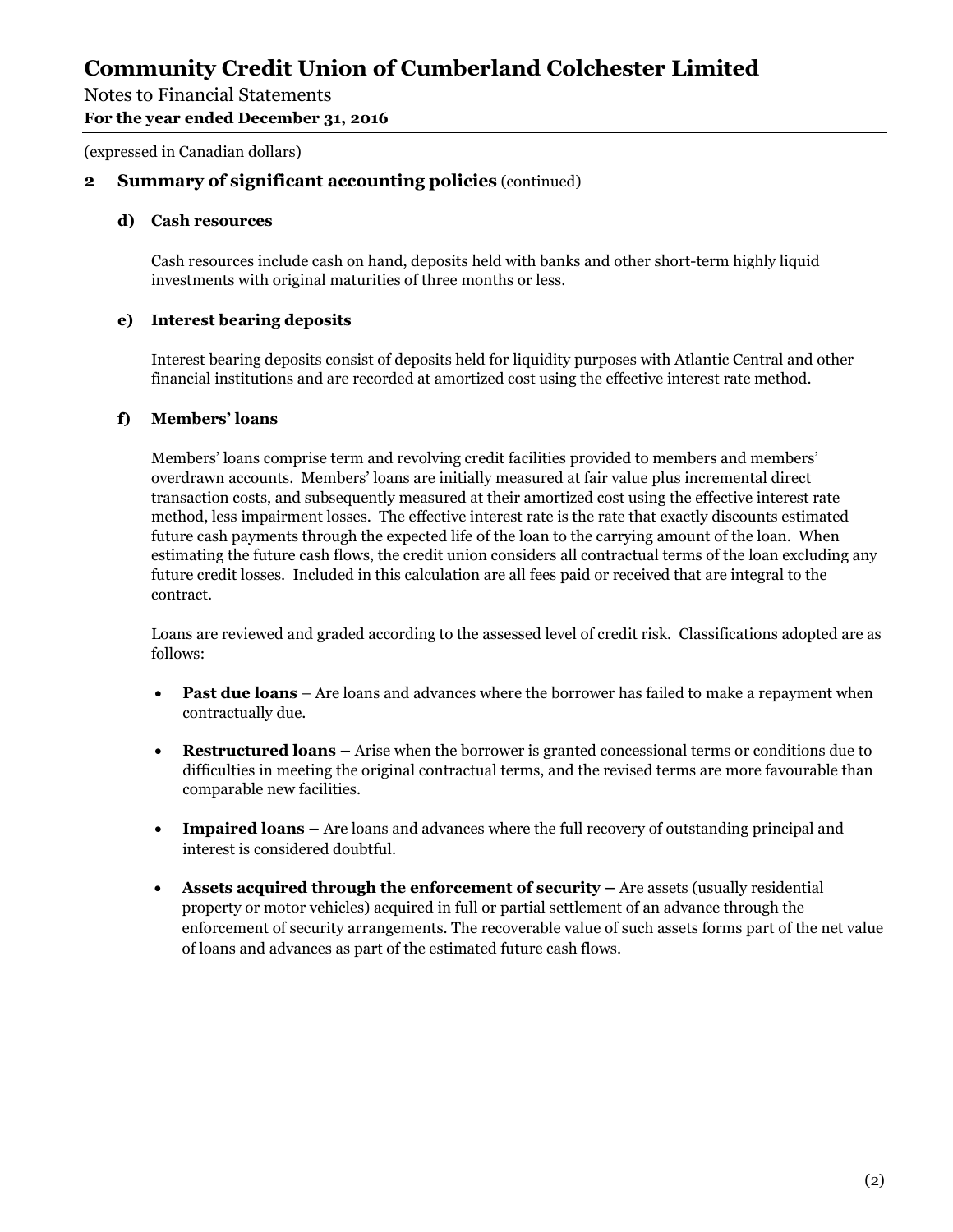Notes to Financial Statements

**For the year ended December 31, 2016** 

(expressed in Canadian dollars)

## **2 Summary of significant accounting policies** (continued)

## **g) Provision for impairment**

All loans are subject to a continuous management review process to assess whether there is any objective evidence that any loan or group of loans is impaired.

Impairment of loans and advances is recognized when objective evidence is available that a loss event has occurred.

If there is objective evidence that an impairment loss has been incurred, the amount of the loss is measured as the difference between the asset's carrying amount and the present value of estimated future cash flows (excluding future expected credit losses that have not yet been incurred).

Impairment losses are recognized in income.

- **Specific provision** Loans that meet significant delinquency and loan size criteria are individually assessed for impairment to estimate the likely loss on the loan.
- **Collective provision** Loans that do not meet significant delinquency criteria are not individually assessed but are placed into portfolios of assets with similar risk profiles and a collective assessment of impairment is performed based on objective evidence from historical experience.

The quantitative effect is disclosed in note 5.

## **h) Financial instruments**

i) Recognition and measurement

In accordance with IAS 39 – *Financial Instruments – Recognition and Measurement* ("IAS 39") regular purchases and sales of financial assets are recognized on the settlement date – the date that an asset is delivered to or by an entity. Financial assets and financial liabilities are initially recognized at fair value and their subsequent measurement is dependent on their classification as described below. The classification depends on the purpose for which the financial instruments were acquired or issued. At initial recognition the credit union classifies its financial instruments as follows:

a) Loans and receivables

Loans and receivables are non-derivative financial assets with fixed or determinable payments that are not quoted in an active market. The credit union's loans and receivables comprise cash resources, interest bearing deposits and members' loans. Loans and receivables are initially recognized at the amount expected to be received, less, when material, a discount to reduce the loans and receivables to fair value. Subsequently, loans and receivables are measured at amortized cost using the effective interest method less a provision for impairment.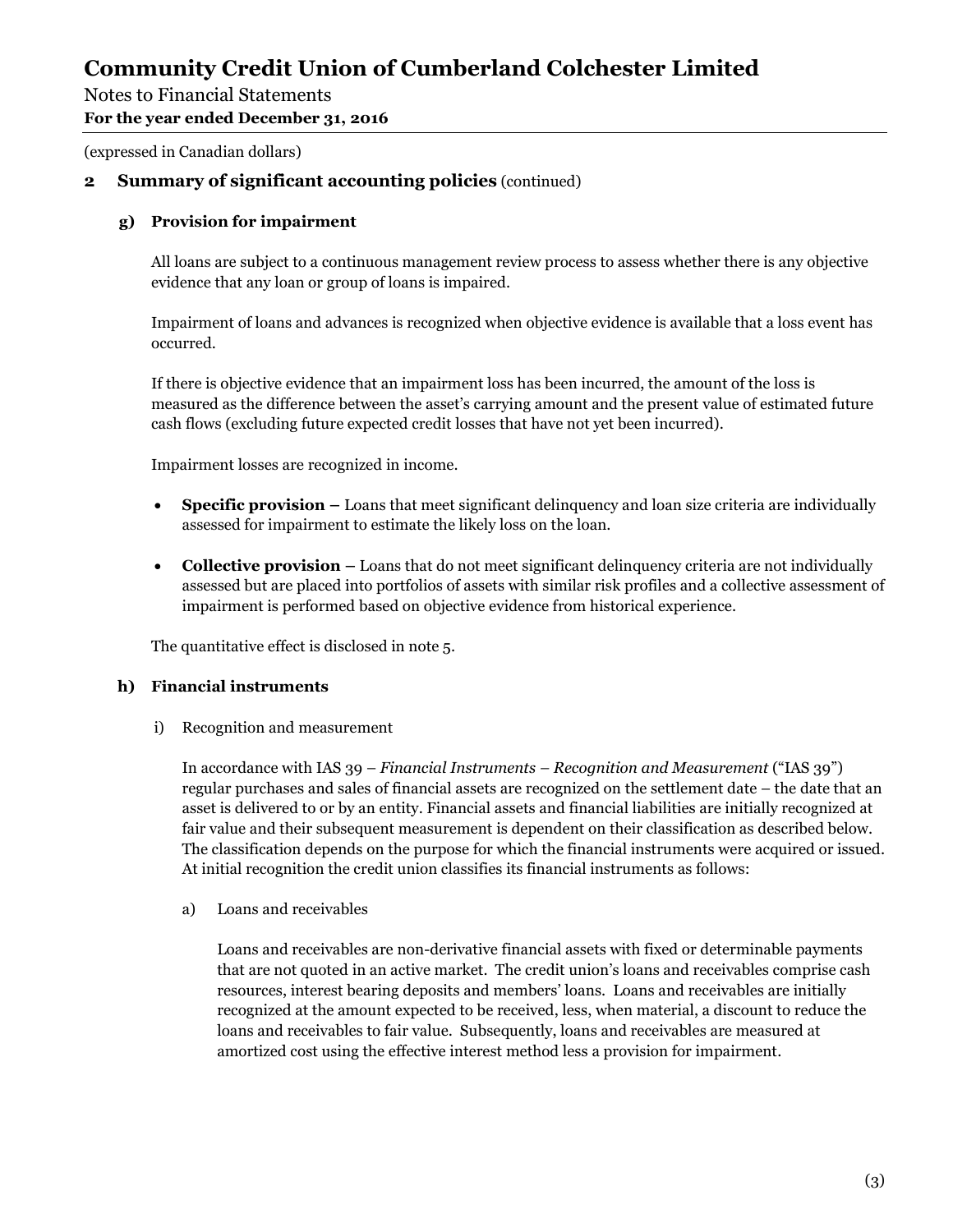Notes to Financial Statements

## **For the year ended December 31, 2016**

(expressed in Canadian dollars)

## **2 Summary of significant accounting policies** (continued)

- **h) Financial instruments** (continued)
	- i) Recognition and measurement (continued)
		- b) AFS investments

AFS investments are non-derivatives that are either designated in this category or not classified in any of the other categories. The credit union's AFS assets are its long-term equity investments.

AFS investments are recognized initially at fair value plus transaction costs and are subsequently carried at fair value. Gains or losses arising from remeasurement are recognized in other comprehensive income. When an AFS investment is sold or impaired, the accumulated gains or losses are moved from accumulated other comprehensive income to the statement of income and are included in "other operating expenses". AFS investments are classified as non-current, unless an investment matures within twelve months, or management expects to dispose of it within twelve months.

Dividends or distributions on AFS investments are recognized in the statement of income in investment income, when the credit union's right to receive payment is established.

c) Financial liabilities at amortized cost

Financial liabilities at amortized cost include accounts payable and accrued liabilities and members' deposits. Trade payables and accrued liabilities are initially recognized at the amount required to be paid, less, when material, a discount to reduce the payables to fair value. Subsequently, they are measured at amortized cost using the effective interest method. All other financial liabilities are recognized initially at fair value, net of any transaction costs incurred and subsequently, at amortized cost using the effective interest method.

d) Held-to-maturity investments

Investments are classified as held-to-maturity if they have fixed or determinable payments and fixed maturity that the credit union has the intention and ability to hold to maturity. Held-tomaturity investments are measured at amortized cost using the effective interest rate method.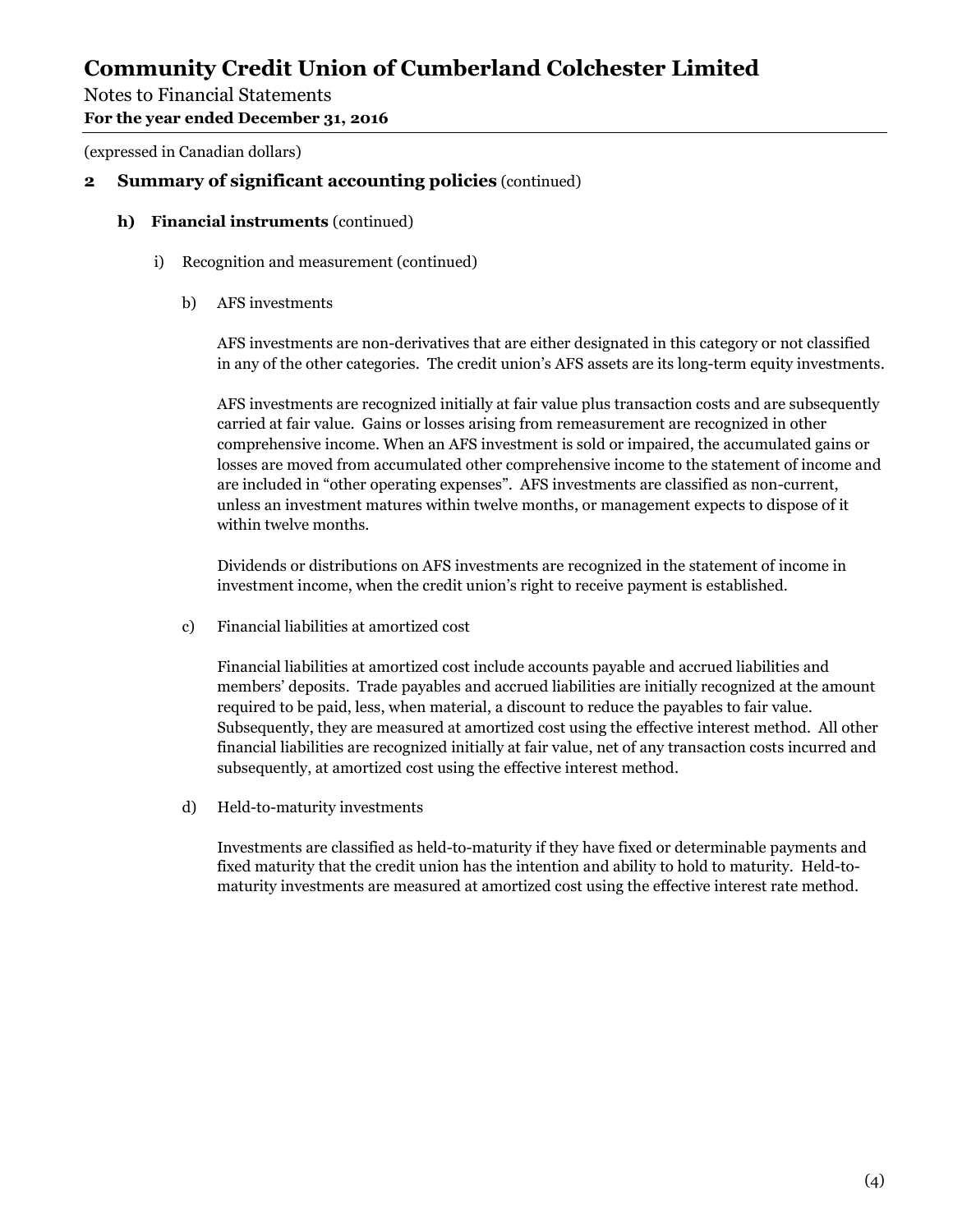## Notes to Financial Statements

### **For the year ended December 31, 2016**

(expressed in Canadian dollars)

## **2 Summary of significant accounting policies** (continued)

#### **i) Impairment of financial assets**

#### i) Assets carried at amortized cost

The credit union assesses at each balance sheet date whether there is objective evidence that a financial asset or group of financial assets is impaired. A financial asset or a group of financial assets is impaired and impairment losses are incurred only if there is objective evidence of impairment as a result of one or more events that occurred after the initial recognition of the asset (a "loss event") and that loss event (or "events") has an impact on the estimated future cash flows of the financial asset or group of financial assets that can be reliably estimated.

The amount of the impairment loss on a fixed rate financial instrument is measured as the difference between the asset's carrying amount and the present value of estimated future cash flows discounted at the financial asset's original effective interest rate. The carrying amount of the asset is reduced through the use of an allowance account and the amount of the loss is recognized in the statement of income. If a loan has a variable interest rate, the discount rate for measuring any impairment loss is the current effective interest rate determined under the contract.

ii) Assets classified as AFS

The credit union assesses at each balance sheet date if there is objective evidence that an AFS financial asset or a group of financial assets may be impaired. A significant or prolonged decline in the fair value of an AFS equity security below its cost is considered objective evidence that the assets are impaired. If any such evidence exists for AFS financial assets, the cumulative loss, measured as the difference between the acquisition cost and the current fair value, less any impairment loss on that financial asset previously recognized in profit or loss, is reclassified from equity and recognized in the statement of income. Impairment losses recognized in the statement of income on equity instruments are not reversed.

#### iii) Renegotiated loans

Loans that are subject to collective impairment assessment and whose terms have been renegotiated are no longer considered to be past due but are treated as new loans.

#### **j) Foreclosed property**

In certain circumstances, the credit union takes possession of collateral property as a result of foreclosure on loans that are in default. Foreclosed properties are classified as held-for-sale and are measured at the lower of carrying amount and fair value less costs to sell and are recorded within other assets.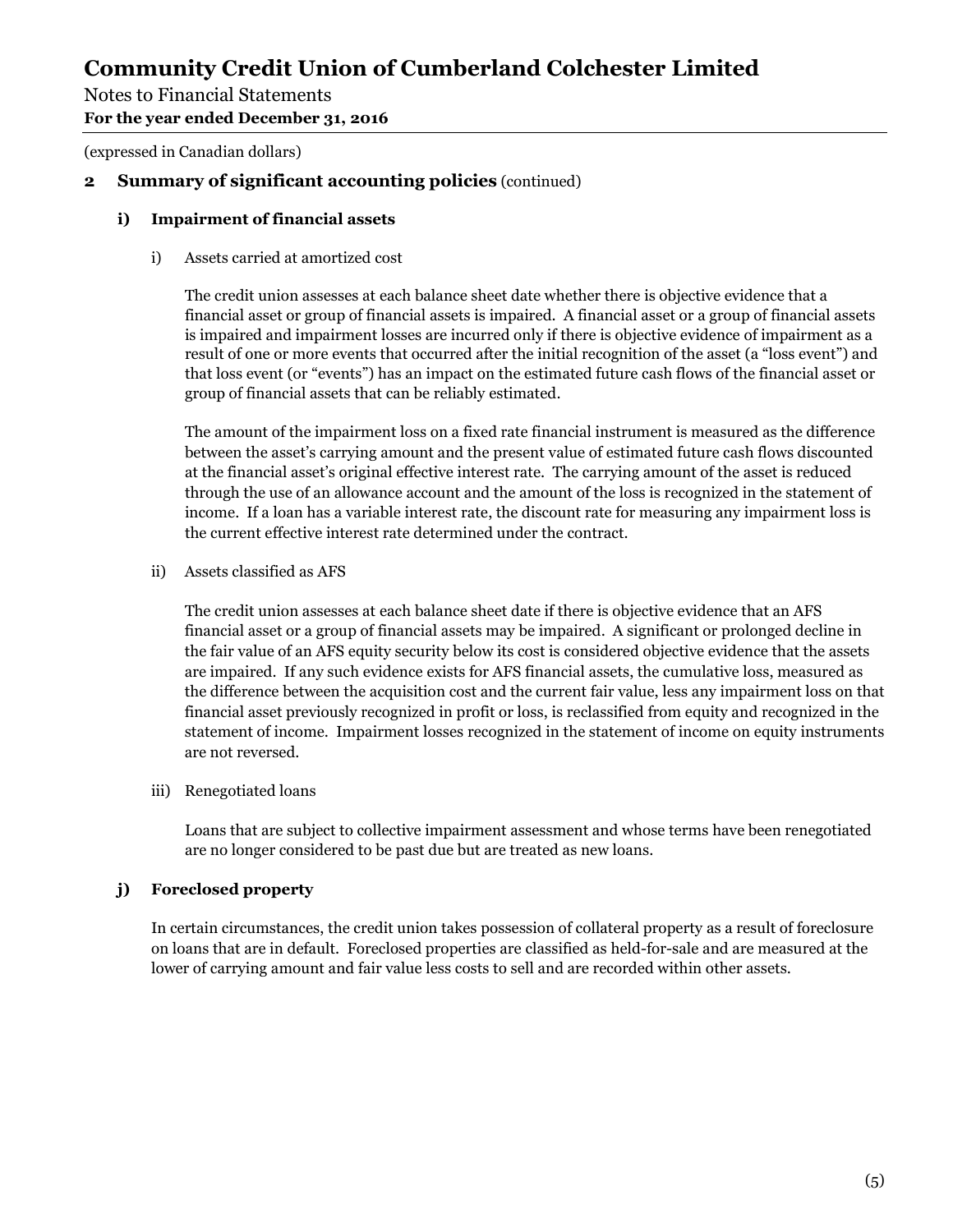Notes to Financial Statements

### **For the year ended December 31, 2016**

(expressed in Canadian dollars)

## **2 Summary of significant accounting policies** (continued)

## **k) Property and equipment**

Property and equipment are stated at cost less accumulated depreciation. Cost includes expenditures that are directly attributable to the acquisition of the asset. Subsequent expenditures are included in the asset's carrying amount or are recognized as a separate asset, as appropriate, only when it is probable that future economic benefits associated with the item will flow to the credit union and the cost can be measured reliably. Repairs and maintenance costs are charged to other operating expenses during the financial period in which they are incurred.

Land is not depreciated. Depreciation is calculated on a straight-line basis to allocate the asset cost to residual value over their estimated useful lives, as follows:

| <b>Buildings</b>        | $20-40$ years |
|-------------------------|---------------|
| Furniture and equipment | 3-5 years     |
| Paving                  | 10-40 $years$ |

The credit union allocates the amount initially recognized in respect of an item of property and equipment to its significant parts and depreciates each part separately. The useful lives of property and equipment are reviewed, and adjusted if appropriate, at each balance sheet date.

Gains and losses on disposals of property and equipment are determined by comparing the proceeds to the net book value of the asset and are presented as a gain or loss on disposal in the statement of income.

#### **l) Intangible assets**

The intangible asset, consisting of a customer list with a finite life is carried at its cost, net of accumulated amortization. Amortization is provided over its estimated useful life of 10 years on a straight-line basis.

#### **m) Impairment of non-financial assets**

Property and equipment and intangible assets are tested for impairment when events or changes in circumstances indicate that the carrying amount may not be recoverable. For the purpose of measuring recoverable amounts, assets are grouped at the lowest levels for which there are separately identifiable cash flows (cash-generating units or "CGUs"). Recoverable amount is the higher of an asset's fair value less costs to sell and value in use (being the present value of the expected future cash flows of the relevant asset or CGU, as determined by management). The credit union evaluates impairment losses for potential reversals when events or circumstances warrant such consideration. No property and equipment and intangible assets were identified as impaired as at December 31, 2016.

#### **n) Members' deposits**

Members' deposits are recognized initially at fair value less attributable transaction costs. Subsequent to initial recognition, interest-bearing borrowings are stated at amortized cost with any difference between cost and redemption value being recognized in profit or loss over the period of the borrowings on an effective interest rate basis.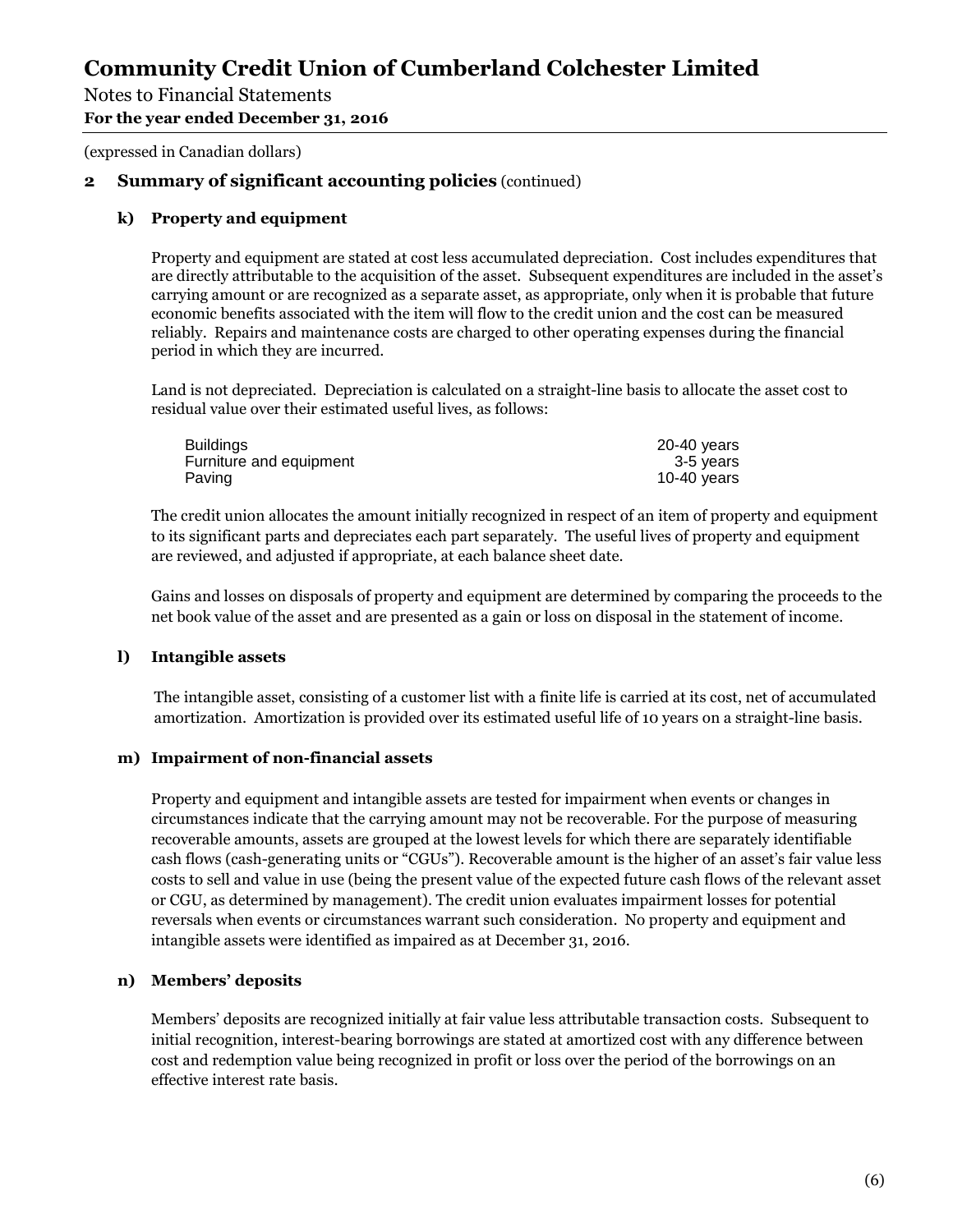Notes to Financial Statements

### **For the year ended December 31, 2016**

(expressed in Canadian dollars)

## **2 Summary of significant accounting policies** (continued)

#### **o) Revenue recognition**

i) Interest income

Interest on members' loans is recognized on an amortized cost basis using the effective interest rate method. The effective rate is the rate that exactly discounts estimated future cash payments through the expected life of the loan to the net carrying amount of the loan. When estimating the future cash flows the credit union considers all contractual terms of the loan excluding any expected future credit losses. The calculation includes all fees and costs paid or received between parties to the contract that are an integral part of the effective interest rate, transaction costs and all other premiums or discounts. Mortgage prepayment fees are recognized in other interest income when received, unless they relate to a minor modification to the terms of the mortgage, in which case the fees are recognized over the expected remaining term of the original mortgage using the effective interest rate method. Once a financial asset or a group of similar financial assets has been written down as a result of an impairment loss, interest income is recognized using the rate of interest used to discount the future cash flows for the purpose of measuring the impairment loss. All interest is recognized on an accrual basis.

ii) Fee and commission income

Fee and commission income is recognized on an accrual basis as it is earned.

#### **p) Income taxes**

i) Current income tax

Income tax payable (receivable) is calculated on the basis of current Canadian tax law and is recognized as an expense (income) for the period except to the extent that it relates to items that are recognized in other comprehensive income or directly in equity.

Where the credit union has tax losses that can be relieved against a tax liability for a previous year, it recognizes those losses as an asset, because the tax relief is recoverable by refund of tax previously paid. This asset is offset against an existing current tax balance.

Where tax losses can be relieved only by carry-forward against taxable profits of future periods, a deductible temporary difference arises. Those losses carried forward are offset against deferred tax liabilities carried in the balance sheet.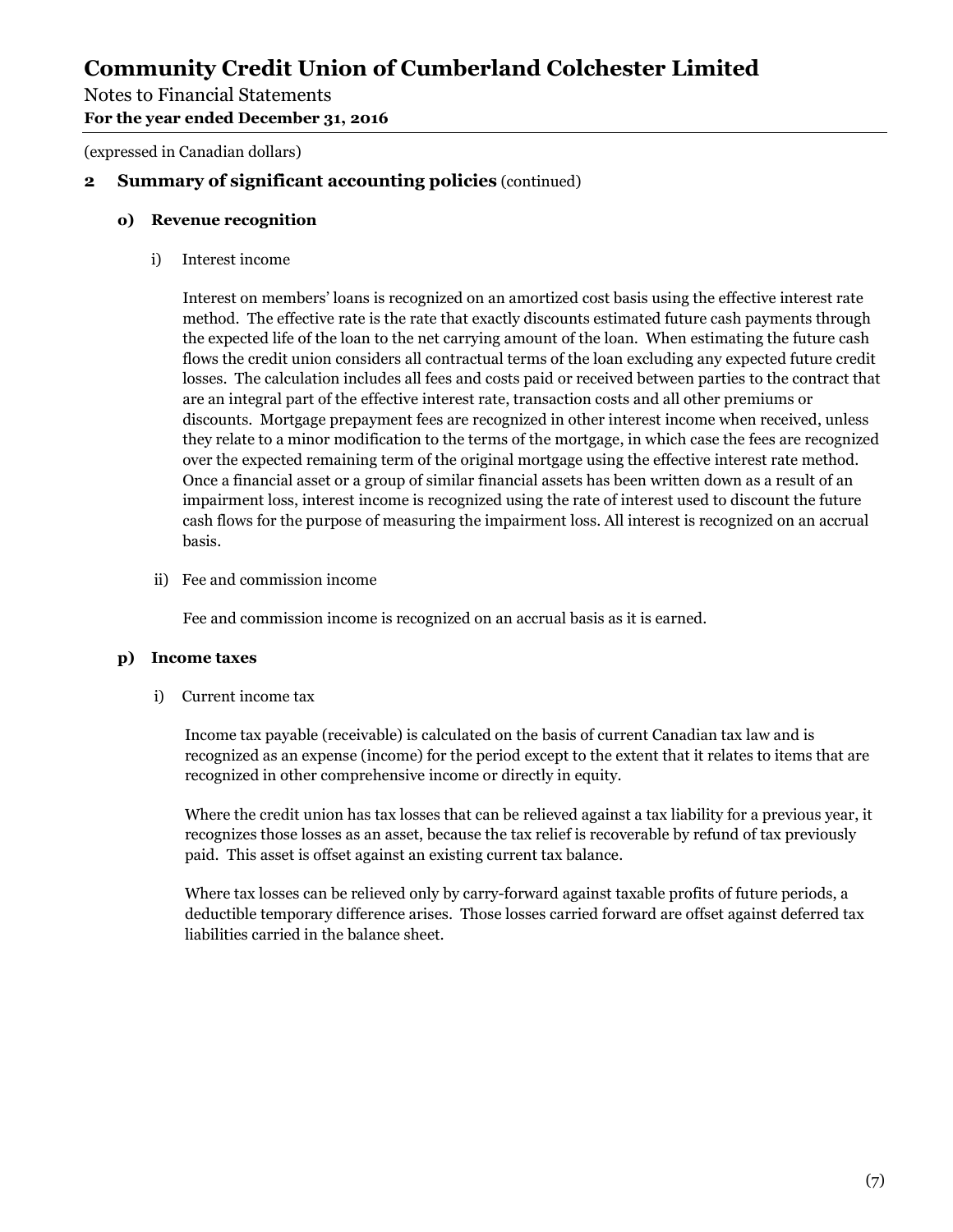## Notes to Financial Statements

## **For the year ended December 31, 2016**

(expressed in Canadian dollars)

## **2 Summary of significant accounting policies** (continued)

- **p) Income taxes** (continued)
	- ii) Deferred income tax

Deferred income tax is provided in full, using the liability method, on temporary differences arising between the tax bases of assets and liabilities and their carrying amounts in the financial statements. Deferred income tax is determined using tax rates and laws that have been enacted or substantively enacted at the reporting date and are expected to apply when the related deferred income tax asset or liability is realized or settled. The principal temporary differences arise from depreciation of property and equipment, investments and allowances for impaired loans. Deferred tax assets are recognized when it is probable that future taxable profit will be available against which these temporary differences can be utilized.

### **q) Accounting standards issued but not yet adopted**

#### *IFRS 9 —"Financial Instruments" ("IFRS 9")*

In July 2014, the IASB issued the complete version of IFRS 9, first issued in November 2009, which brings together the classification and measurement, impairment and hedge accounting phases of the IASB's project to replace IAS 39.

IFRS 9 introduces a principles-based approach to the classification of financial assets based on an entity's business model and the nature of the cash flows to the asset. All financial assets, including hybrid contracts, are measured as at fair value through profit and loss ("FVTPL"), fair value through other comprehensive income or amortized cost. For financial liabilities, IFRS 9 includes the requirements for classification and measurement previously included in IAS 39.

IFRS 9 also introduces an expected loss impairment model for all financial assets not as at FVTPL. The model has three stages: (1) On initial recognition, 12-month expected credit losses are recognized in profit or loss and a loss allowance is established; (2) If credit risk increase significantly and the resulting credit risk is not considered to be low, full lifetime expected credit losses are recognized; and (3) When a financial asset is considered credit-impaired, interest revenue is calculated based on the carrying amount of the asset, net of the loss allowance, rather than its gross carrying amount.

Finally, IFRS 9, introduces a new hedge accounting model that aligns the accounting for hedge relationships more closely with an entity's risk management activities.

IFRS 9 is effective January 1, 2018. Earlier application is permitted. The impact of IFRS 9 on the credit union has not yet been determined.

#### *IFRS 15 – "Revenue from Contracts with Customers" ("IFRS 15")*

The IASB issued IFRS 15, effective for annual periods beginning on or after January 1, 2019. IFRS 15, establishes a new control-based revenue recognition model and replaces IAS 18, *"Revenue"*, IAS 11, "*Construction Contracts*", and some revenue related interpretations. The new standard is intended to enhance disclosures about revenue, provide more comprehensive guidance for transactions that were not previously addressed and improve guidance for multiple-element arrangements. The credit union is currently evaluating the impact of the new standard on its financial statements.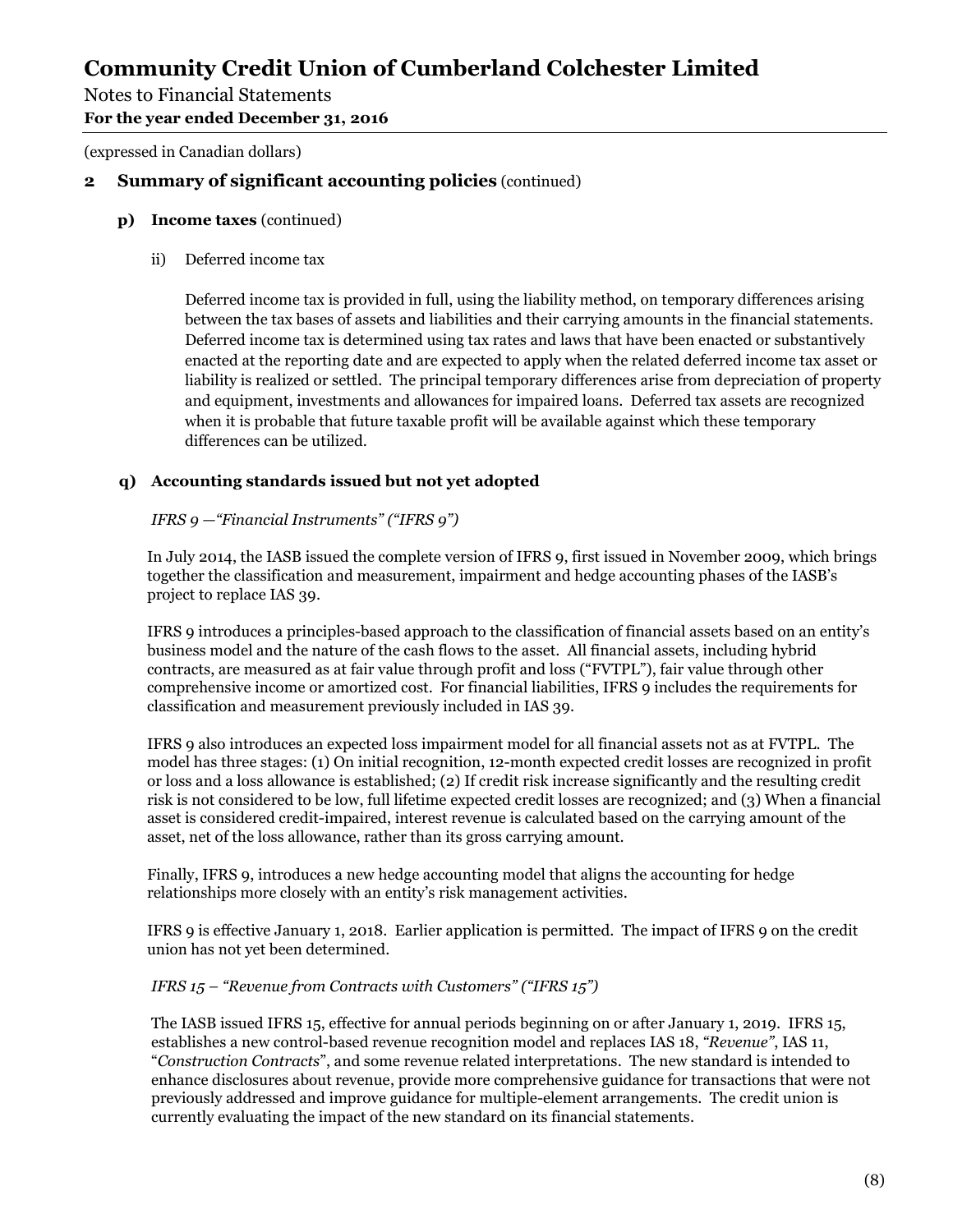Notes to Financial Statements

**For the year ended December 31, 2016** 

(expressed in Canadian dollars)

## 2 **Summary of significant accounting policies** (continued)

### **q) Accounting standards issued but not yet adopted** (continued)

*IFRS 16 – "Leases" ("IFRS 16")*

IFRS 16, which is effective January 1, 2019, sets out the principles for the recognition, measurement, presentation and disclosure of leases for both parties to a contract, i.e. the customer ('lessee') and the supplier ('lessor'). IFRS 16 eliminates the classification of leases as either operating leases or finance leases as is required to recognize:

- Assets and liabilities for all leases with a term more than 12 months, unless the underlying asset is of low value; and
- Depreciation of lease assets separately from interest on lease liabilities in the statement of income.

The credit union is currently evaluating the impact of the new standard on its financial statements.

## **3 Critical accounting estimates and judgments**

The credit union makes estimates and assumptions concerning the future that will, by definition, seldom equal actual results. These estimates and judgments have a significant risk of causing a material adjustment to the carrying amounts of assets and liabilities within the next financial year. The following are the estimates and judgments applied by management that most significantly affect the credit union's financial statements.

#### **Critical accounting estimates**

i) Impairment losses on members' loans

The credit union reviews its loan portfolio to assess impairment regularly. In determining whether an impairment loss should be recorded in the statement of income, the credit union makes judgments as to whether there is any observable data indicating an impairment trigger followed by measurable decrease in the estimated future cash flows from a loan. This evidence may include observable data indicating that there has been an adverse change in the payment status of member, or local economic conditions that correlate with defaults on assets held by the credit union. Management uses estimates based on historical loss experience for assets with credit risk characteristics and objective evidence of impairment similar to those in the portfolio.

ii) Fair value of AFS securities

The fair values of AFS securities where no active market exists or where quoted prices are not otherwise available are determined by using valuation techniques. In each instance, management has reviewed the attributes of its investments and determined that fair value was liquidation value for each investment as there is no ability to otherwise sell the investments. Management also determined that liquidation value approximated historical cost less any allowance for impairment.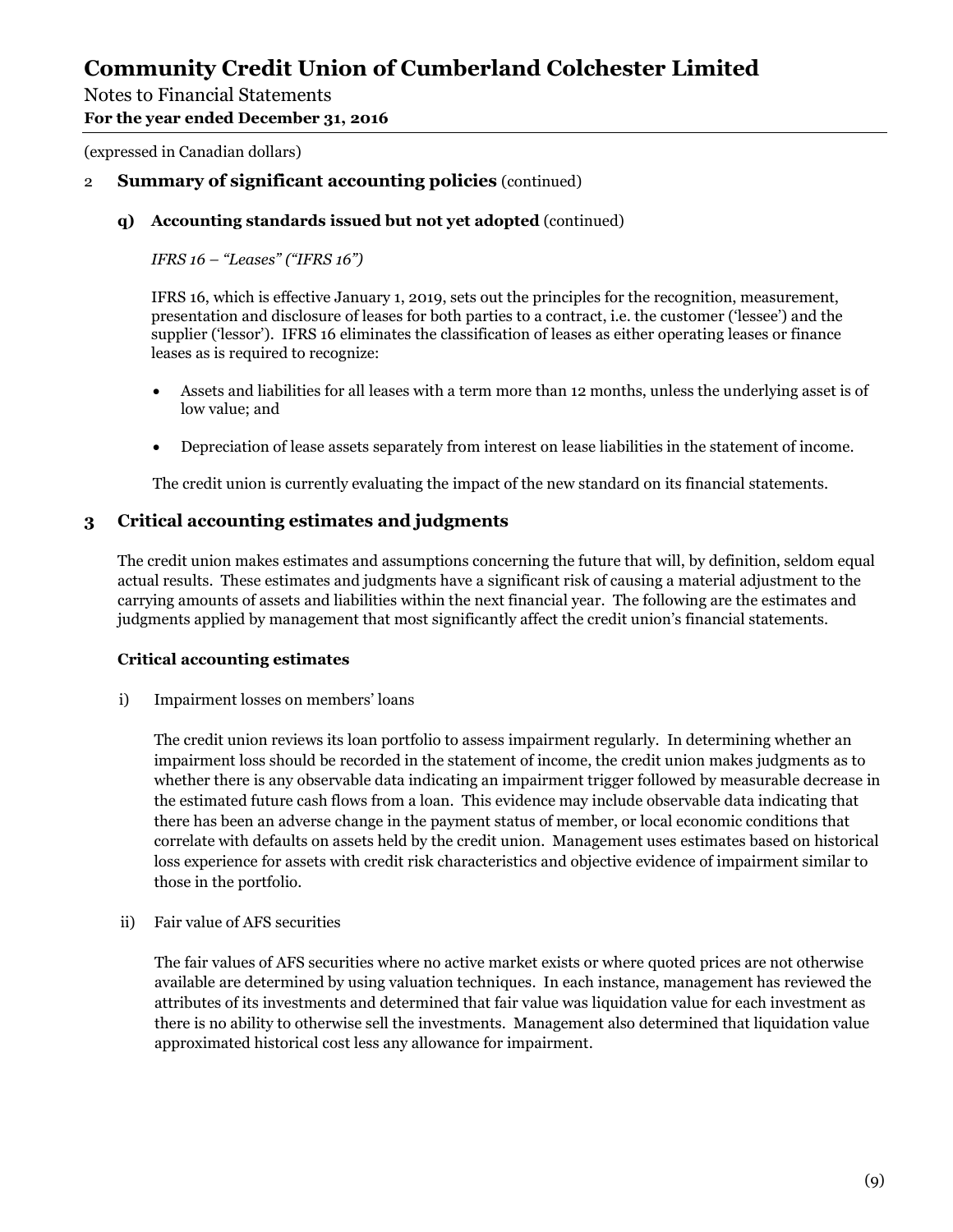## Notes to Financial Statements

**For the year ended December 31, 2016** 

(expressed in Canadian dollars)

## **4 Other assets and prepaid expenses**

|                                                                      | 2016<br>S | 2015    |
|----------------------------------------------------------------------|-----------|---------|
| Prepaid expenses                                                     | 86.294    | 64,779  |
| Accrued interest receivable                                          | 12.067    | 15,593  |
| Rebates and other receivables                                        | 155.470   | 299.229 |
| Concentra Mortgage Pool receivable                                   | 1,126,487 |         |
| Foreclosed properties, net of provision of \$5,000 (2015 - \$21,190) | 76.444    | 198,466 |
|                                                                      |           |         |
|                                                                      | 1,456,762 | 578,067 |

## **5 Impairment of members' loans**

a) Continuity of allowance for impaired loans:

|                                                                                                                       | <b>Specific</b>              | <b>Collective</b> | <b>Total</b>                     |
|-----------------------------------------------------------------------------------------------------------------------|------------------------------|-------------------|----------------------------------|
| Balance - January 1, 2016                                                                                             | 68,185                       | 157.544           | 225,729                          |
| Increase (decrease) in allowance<br>Amounts written-off during the year<br>Recoveries of loans previously written-off | 34.278<br>(71,628)<br>24,115 | (59,088)          | (24, 810)<br>(71, 628)<br>24,115 |
| Balance - December 31, 2016                                                                                           | 54.950                       | 98.456            | 153.406                          |

|                                                                                                            | <b>Specific</b>                  | <b>Collective</b> | Total                            |
|------------------------------------------------------------------------------------------------------------|----------------------------------|-------------------|----------------------------------|
| Balance - January 1, 2015                                                                                  | 177.854                          | 188,555           | 366,409                          |
| Decrease in allowance<br>Amounts written-off during the year<br>Recoveries of loans previously written-off | (24, 162)<br>(106,074)<br>20,567 | (31, 011)         | (55, 173)<br>(106,074)<br>20,567 |
| Balance - December 31, 2015                                                                                | 68.185                           | 157.544           | 225,729                          |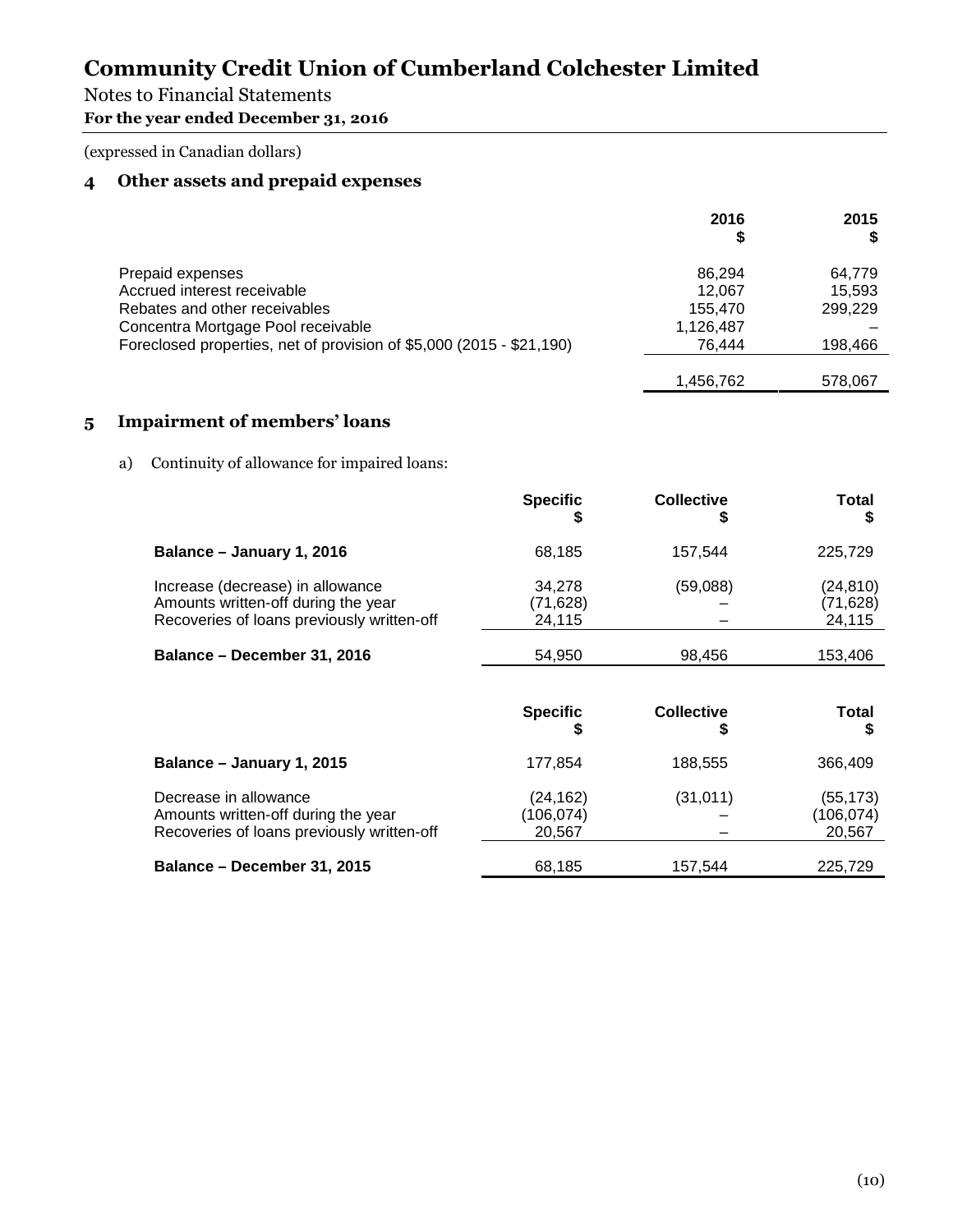## Notes to Financial Statements

**For the year ended December 31, 2016** 

(expressed in Canadian dollars)

## **5 Impairment of members' loans** (continued)

b) Members' loans individually impaired:

|                                                                             | 2016<br>\$ | 2015<br>S |
|-----------------------------------------------------------------------------|------------|-----------|
| Members' loans individually impaired or past due with specific<br>allowance |            |           |
| Mortgage                                                                    | 309,934    | 800,547   |
| Personal                                                                    | 71.917     | 96,345    |
| Commercial loans and mortgages                                              | 31,170     | 33,383    |
| Net impaired loans with specific allowance                                  | 413,021    | 930,275   |
| <b>Allowance for impairment</b>                                             | 54,950     | 68,185    |

Included in the loan and mortgage balances above are three accounts in the amount of \$54,525 that are fully secured, therefore no allowance has been taken.

### c) Members' loans past due but not impaired

A loan is considered past due when a counterparty has not made a payment by the contractual due date. The following table presents the carrying value of loans that are past due but not classified as impaired because they are either: (i) Less than 90 days past due, unless there is information to the contrary that an impairment event has occurred; or (ii) Fully secured and collection efforts are reasonably expected to result in repayment. Loans that are past due but not impaired are as follows:

|                   | 31 to 60 days | 61 to 90 days | 90 days<br>or more | Total<br>S. |
|-------------------|---------------|---------------|--------------------|-------------|
| As at             |               |               |                    |             |
| December 31, 2016 | 172.852       | 2.840         | 34.398             | 210.090     |
| December 31, 2015 | 287,688       | 17.283        | 49.981             | 354.952     |

#### d) Impaired loans renegotiated during the year

The credit union has \$1,077,177 (2015 - \$83,531) in loans that have been renegotiated during the year, which would have been considered impaired if not for the restructuring of the loan.

The credit union works proactively with members in financial difficulty to minimize the risk of loss to the credit union as a result of a loan default.

e) Foreclosed collateral

During the year, there were \$78,909 (2015 - \$220,982) in foreclosed loans. Foreclosed properties are sold as soon as is practicable and when in management's opinion it is the most advantageous time to mitigate the risk of additional loss. At December 31, 2016, the credit union had \$76,444 in foreclosed properties held for resale (2015 - \$198,466), which are included in other assets on the statement of financial position.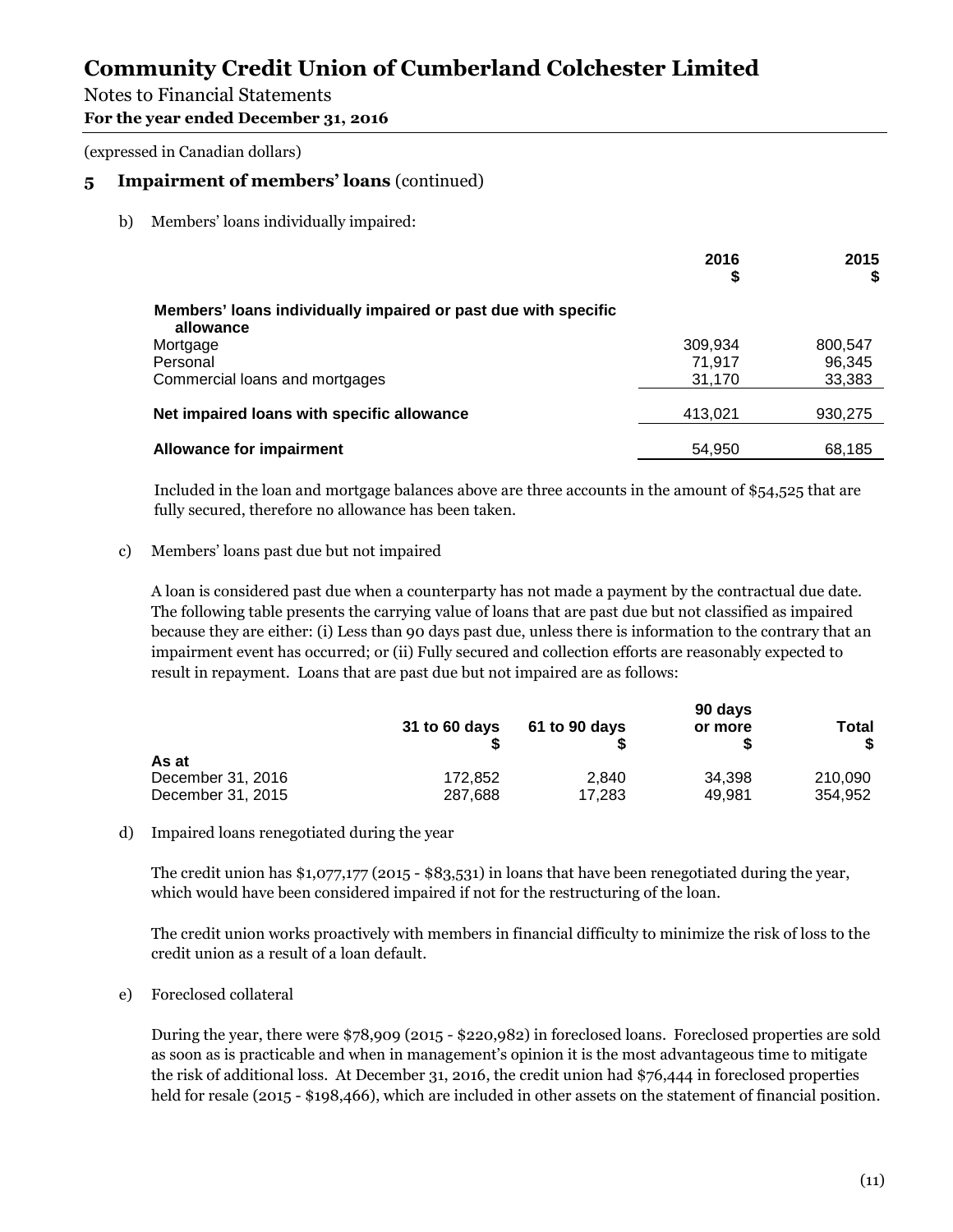### Notes to Financial Statements

**For the year ended December 31, 2016** 

(expressed in Canadian dollars)

### **6 Long-term investments**

|                                            | 2016<br>\$ | 2015<br>S |
|--------------------------------------------|------------|-----------|
| Subordinated debenture of                  |            |           |
| Concentra Financial                        | 3,000,000  | 3,000,000 |
| Securities available-for-sale              |            |           |
| <b>Atlantic Central</b>                    | 951,580    | 761,430   |
| NS Provincial shares                       | 257,000    | 257,000   |
| Atlantic Central class LSM shares          | 353.048    |           |
| League Savings and Mortgage Company shares |            | 353,048   |
| League Data Limited shares                 | 32,830     | 32,830    |
| Concentra Financial shares                 | 300,000    | 300,000   |
| Other                                      | 951        | 3,555     |
|                                            |            |           |
|                                            | 4,895,409  | 4,707,863 |

Long-term investments are classified as either held-to-maturity or available-for-sale. The subordinated debentures are held-to-maturity investments which are carried at amortized cost. The securities held in Atlantic Central, NS Provincial Shares, League Savings and Mortgage Company, League Data Limited and Concentra Financial are classified as available-for-sale and held at estimated fair value which approximates their redemption value. Other investments consist of shares held in private companies and co-operatives which are held at cost less any impairment which approximates fair value.

### **7 Intangible assets**

|                                   | <b>Customer lists</b><br>\$ |
|-----------------------------------|-----------------------------|
| Costs                             |                             |
| <b>Balance at January 1, 2016</b> |                             |
| Additions                         | 650,000                     |
| Balance at December 31, 2016      | 650,000                     |
| Accumulated amortization          |                             |
| <b>Balance at January 1, 2016</b> |                             |
| Amortization                      | 51,155                      |
| Balance at December 31, 2016      | 51,155                      |
| Net book value                    | 598,845                     |

Effective November 23, 2015, the credit union entered in to an agreement to purchase the wealth management relationships of Qajaq Management Limited. The transfer of the customer relationships occurred during 2016 and was finalized as of April 30, 2016. The credit union paid \$650,000 through Qajaq Management Limited as consideration for the purchase. The credit union is amortizing the intangible asset on a straight-line basis over 10 years.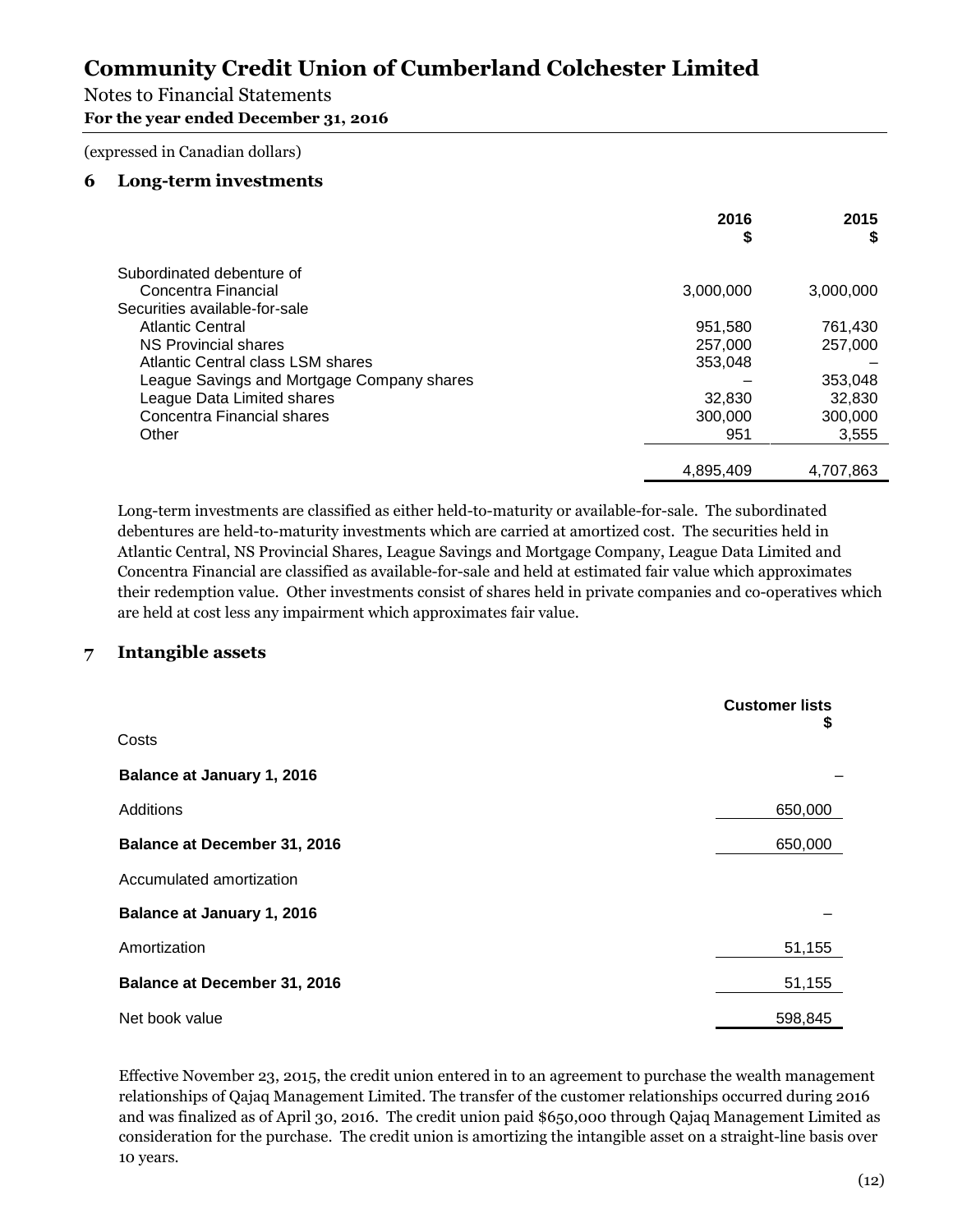## Notes to Financial Statements

**For the year ended December 31, 2016** 

(expressed in Canadian dollars)

## **8 Property and equipment**

|                                                            | Land<br>\$ | <b>Buildings</b><br>5            | <b>Furniture and</b><br>equipment<br>S | <b>Paving</b>        | <b>Total</b><br>S                 |
|------------------------------------------------------------|------------|----------------------------------|----------------------------------------|----------------------|-----------------------------------|
| Year ended December 31, 2015                               |            |                                  |                                        |                      |                                   |
| Opening net book value<br>Additions<br>Depreciation        | 468,817    | 2,192,669<br>23,325<br>(107,779) | 453,797<br>33,257<br>(93, 137)         | 283,076<br>(14, 754) | 3,398,359<br>56,582<br>(215, 670) |
| Closing net book value                                     | 468,817    | 2,108,215                        | 393,917                                | 268,322              | 3,239,271                         |
| At December 31, 2015                                       |            |                                  |                                        |                      |                                   |
| Cost<br>Accumulated depreciation                           | 468,817    | 2,448,713<br>(340, 498)          | 1,449,559<br>(1,055,642)               | 317,762<br>(49, 440) | 4,684,851<br>(1,445,580)          |
| Net book value                                             | 468,817    | 2,108,215                        | 393,917                                | 268,322              | 3,239,271                         |
| Year ended December 31, 2016                               |            |                                  |                                        |                      |                                   |
| Opening net book value<br><b>Additions</b><br>Depreciation | 468,817    | 2,108,215<br>7,140<br>(108,990)  | 393,917<br>70,918<br>(83,077)          | 268,322<br>(14,754)  | 3,239,271<br>78,058<br>(206, 821) |
| Closing net book value                                     | 468,817    | 2,006,365                        | 381,758                                | 253,568              | 3,110,508                         |
| At December 31, 2016                                       |            |                                  |                                        |                      |                                   |
| Cost<br>Accumulated depreciation                           | 468,817    | 2,455,853<br>(449,488)           | 1,520,477<br>(1, 138, 719)             | 317,762<br>(64, 194) | 4,762,909<br>(1,652,401)          |
| Net book value                                             | 468,817    | 2,006,365                        | 381,758                                | 253,568              | 3,110,508                         |

## **9 Assets pledged as security**

The credit union has pledged all of its assets as security for a \$2,500,000 (2015 - \$2,000,000) line of credit with Atlantic Central. As at December 31, 2016, \$2,500,000 (2015 - \$2,000,000) was available under the line of credit. When utilized, the line of credit bears interest at the prime rate as set by Atlantic Central.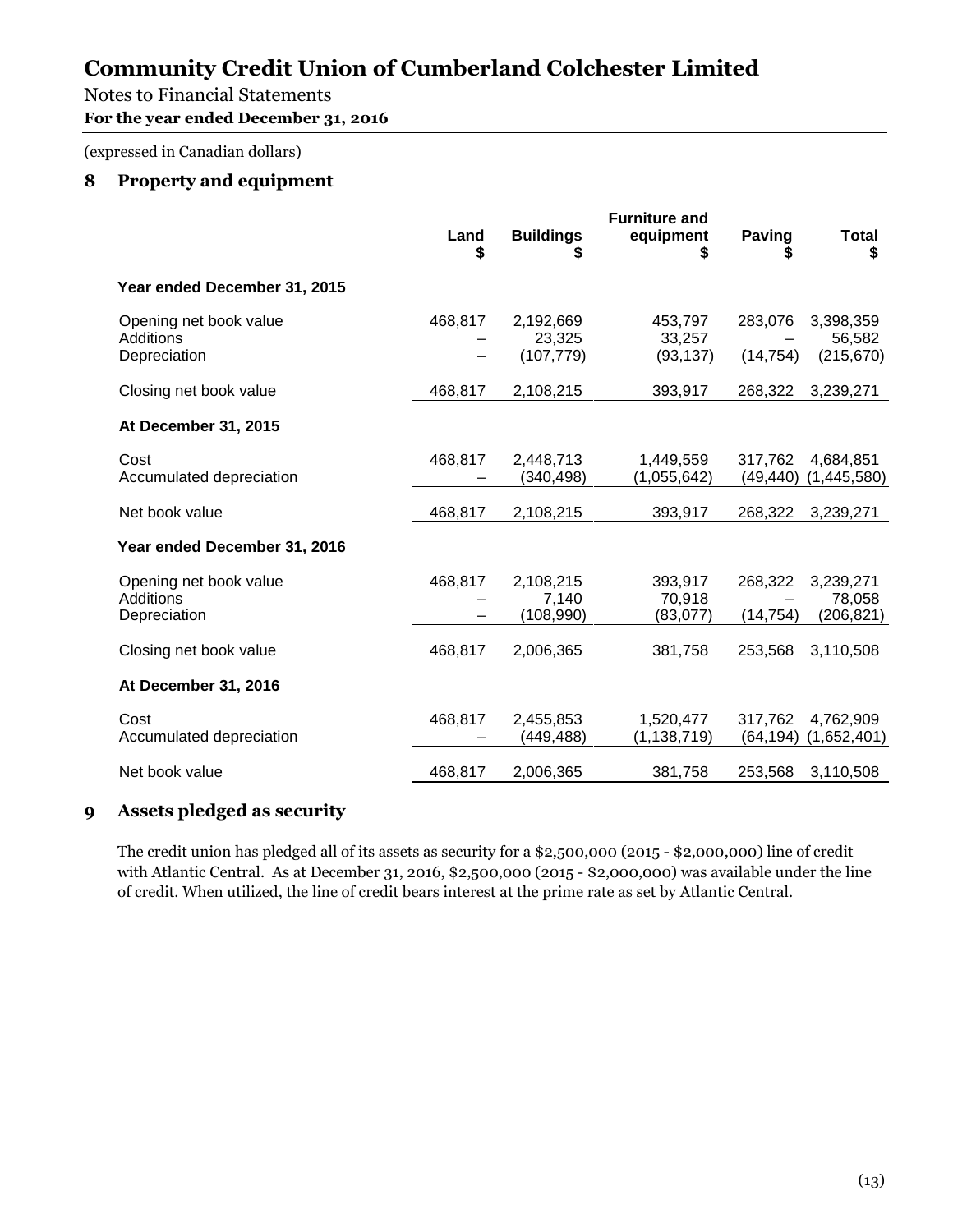## Notes to Financial Statements

**For the year ended December 31, 2016** 

(expressed in Canadian dollars)

### **10 Members' shares**

Members are required to hold a minimum of one share. The par value of each share is \$5. Members are entitled to redeem their shares if they end their membership and, accordingly, members' shares are presented as a liability. The total number of shares issued at the end of the year is  $6,549$  (2015 – 6,667).

### **11 Surplus shares**

Surplus shares have no par value and may be redeemed, subject to compliance with the Act and approval of the Board of Directors, if the member is no longer eligible for or withdraws from membership or if the member is deceased.

Continuity of surplus shares:

|                                          |                | 2016                 | 2015           |                      |  |  |
|------------------------------------------|----------------|----------------------|----------------|----------------------|--|--|
|                                          |                |                      | #              |                      |  |  |
| <b>Balance January 1</b><br>Net redeemed | 6,432<br>(118) | 853,982<br>(39, 975) | 6,605<br>(173) | 895,849<br>(41, 867) |  |  |
| <b>Balance December 31</b>               | 6.314          | 814,007              | 6,432          | 853,982              |  |  |

## **12 Compensation of key management**

Key management includes the credit union's Board of Directors, the Chief Executive Officer, Chief Operations Officer, Vice President of Corporate and Lending Services, HR Manager, and Branch Managers. Compensation awarded to key management included:

#### a) Key management, excluding directors

|                                           | 2016    | 2015    |
|-------------------------------------------|---------|---------|
| Salaries and short-term employee benefits | 532,706 | 550,090 |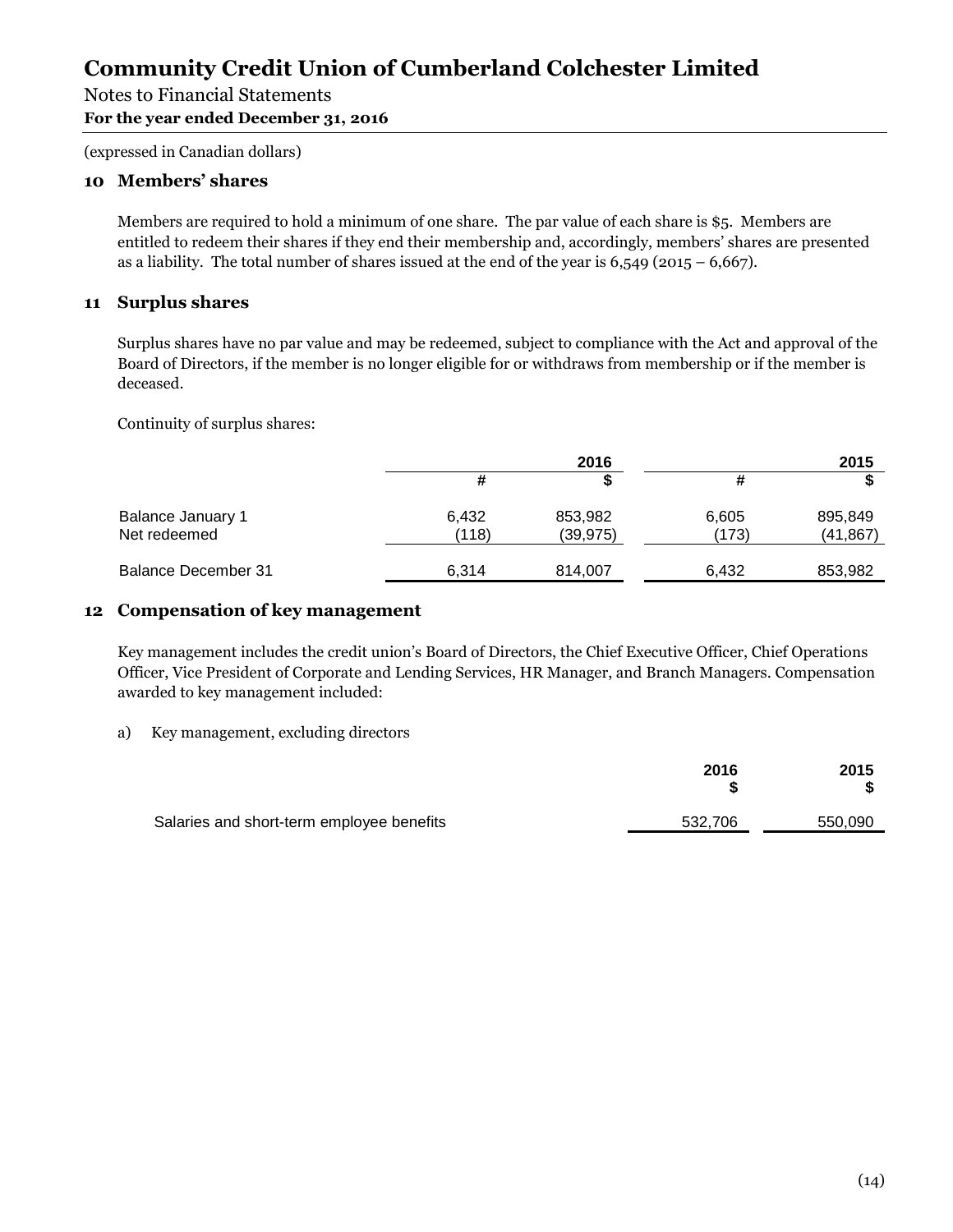## Notes to Financial Statements

#### **For the year ended December 31, 2016**

(expressed in Canadian dollars)

### **12 Compensation of key management** (continued)

b) Directors remuneration

|                                                                                          | 2016   | 2015   |
|------------------------------------------------------------------------------------------|--------|--------|
| Honorarium                                                                               | 14.551 | 40,466 |
| Payment for expenses incurred while on credit union business<br>or meetings and training | 11.294 | 18,910 |
|                                                                                          | 25,845 | 59,376 |

c) Loans to Directors and to key management personnel

Loans to Directors and key management personnel are either unsecured or secured by registered mortgage over eligible security in accordance with standard lending policies.

|                                                                                                   | 2016                               | 2015                               |
|---------------------------------------------------------------------------------------------------|------------------------------------|------------------------------------|
| Loans outstanding at January 1<br>Loans issued during the year<br>Loan repayments during the year | 1,157,898<br>257,987<br>(312, 947) | 1,133,624<br>395,727<br>(371, 453) |
| Loans outstanding at December 31                                                                  | 1,102,938                          | 1,157,898                          |
| Interest income earned                                                                            | 42,682                             | 42,534                             |

No provisions have been recognized in respect of loans given to key management (2015 - \$nil). The loans issued to Directors and key management personnel and close family members during the year of \$257,987 (2015 - \$395,727), are repayable over 0-23 years and have interest rates ranging from 2.85%-18.00% (2015  $-2.79\% -18.00\%$ ).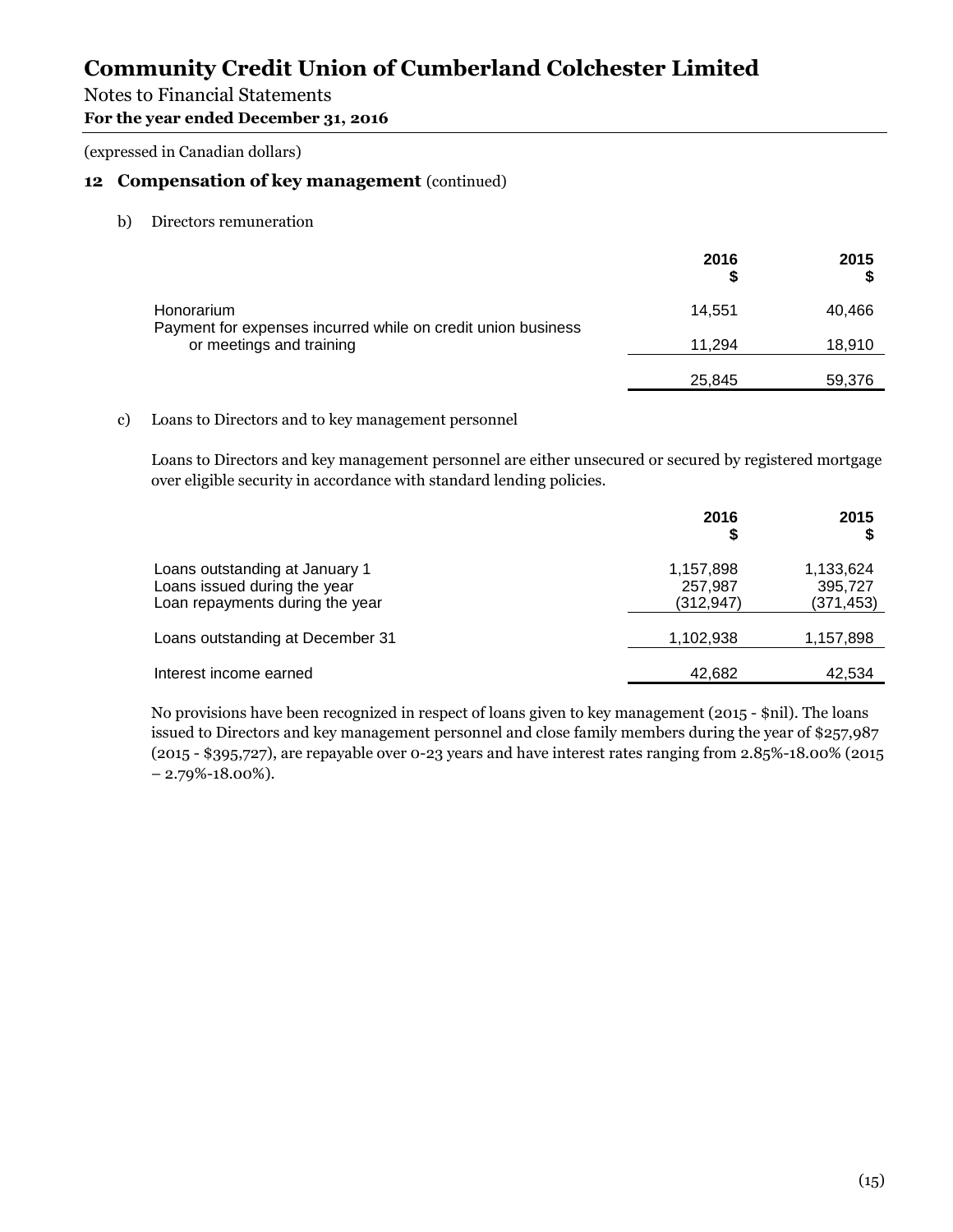## Notes to Financial Statements

**For the year ended December 31, 2016** 

(expressed in Canadian dollars)

## **13 Commitments and contingencies**

a) Credit commitments

The following amounts represent the maximum amount of additional credit that the credit union could be obligated to extend to their members. These amounts are not necessarily indicative of credit risk as many of these arrangements may expire or terminate without being utilized.

| Undrawn lines of credit      | 2,022,761 |
|------------------------------|-----------|
| Commitments to extend credit | 4,118,249 |
| Letters of credit            | 74,600    |
|                              |           |

b) Operating leases

The credit union is committed to the following future minimum lease payments under operating leases for property and equipment that have initial non-cancellable terms.

| No later than one year                           | 13.455 |
|--------------------------------------------------|--------|
| Later than one year and no later than five years | 53.820 |

c) Contingencies

In the ordinary course of business, the credit union has legal proceedings brought against it and provisions have been included in liabilities where appropriate. Based on current knowledge, the credit union expects that final determination of these claims will not have a material adverse effect on its financial position or operating results.

#### **14 Fees and commission income**

|                                                                                  | 2016                                   | 2015                                  |
|----------------------------------------------------------------------------------|----------------------------------------|---------------------------------------|
| Account service fees<br>Credit cards<br>Foreign exchange<br>Commissions and fees | 896,414<br>35,046<br>45.561<br>407,908 | 870,937<br>35,892<br>7,790<br>276,341 |
| Other                                                                            | 56.951                                 | 54,428                                |
|                                                                                  | 1,441,880                              | 1,245,388                             |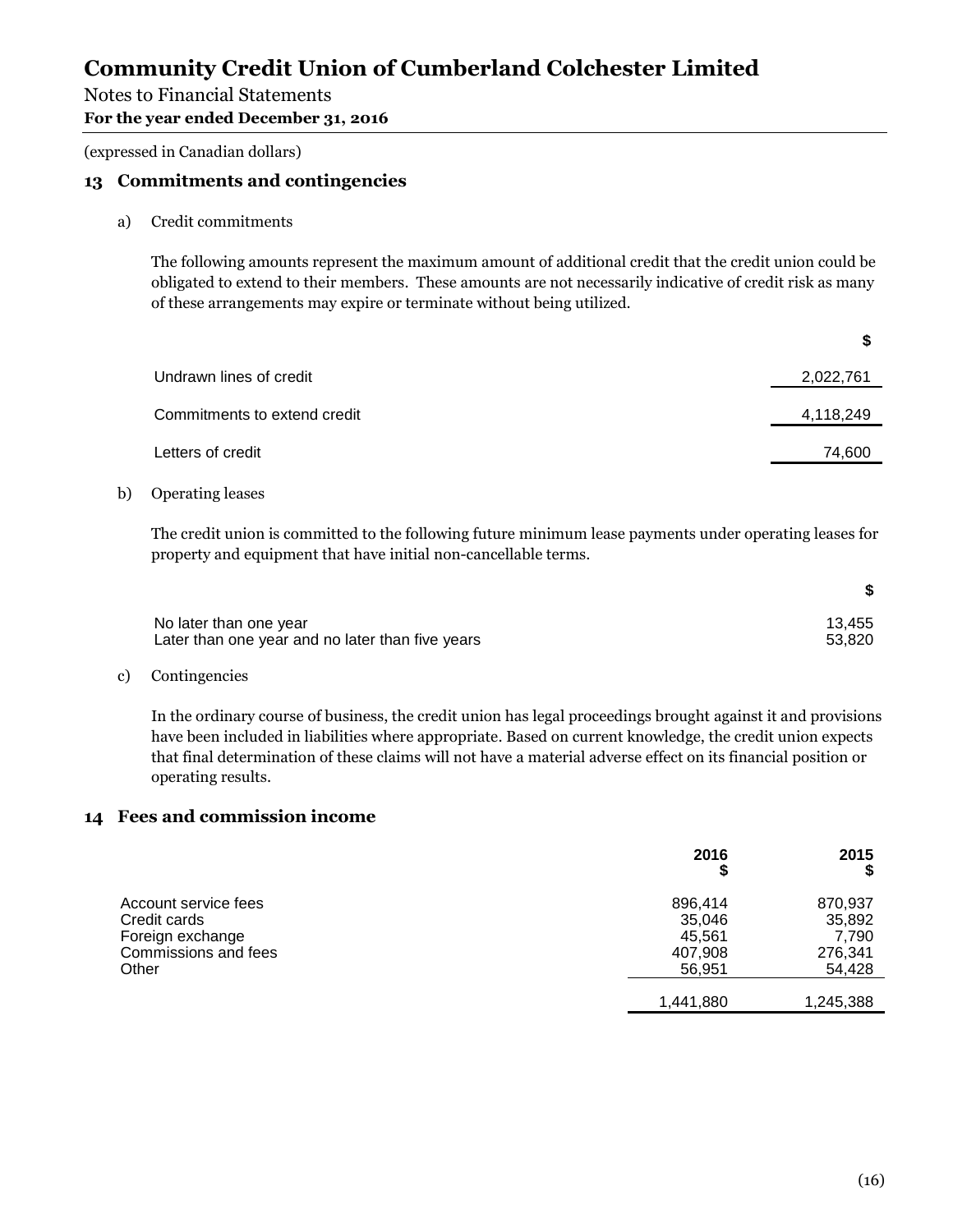## Notes to Financial Statements

## **For the year ended December 31, 2016**

(expressed in Canadian dollars)

## **15 Operating expenses**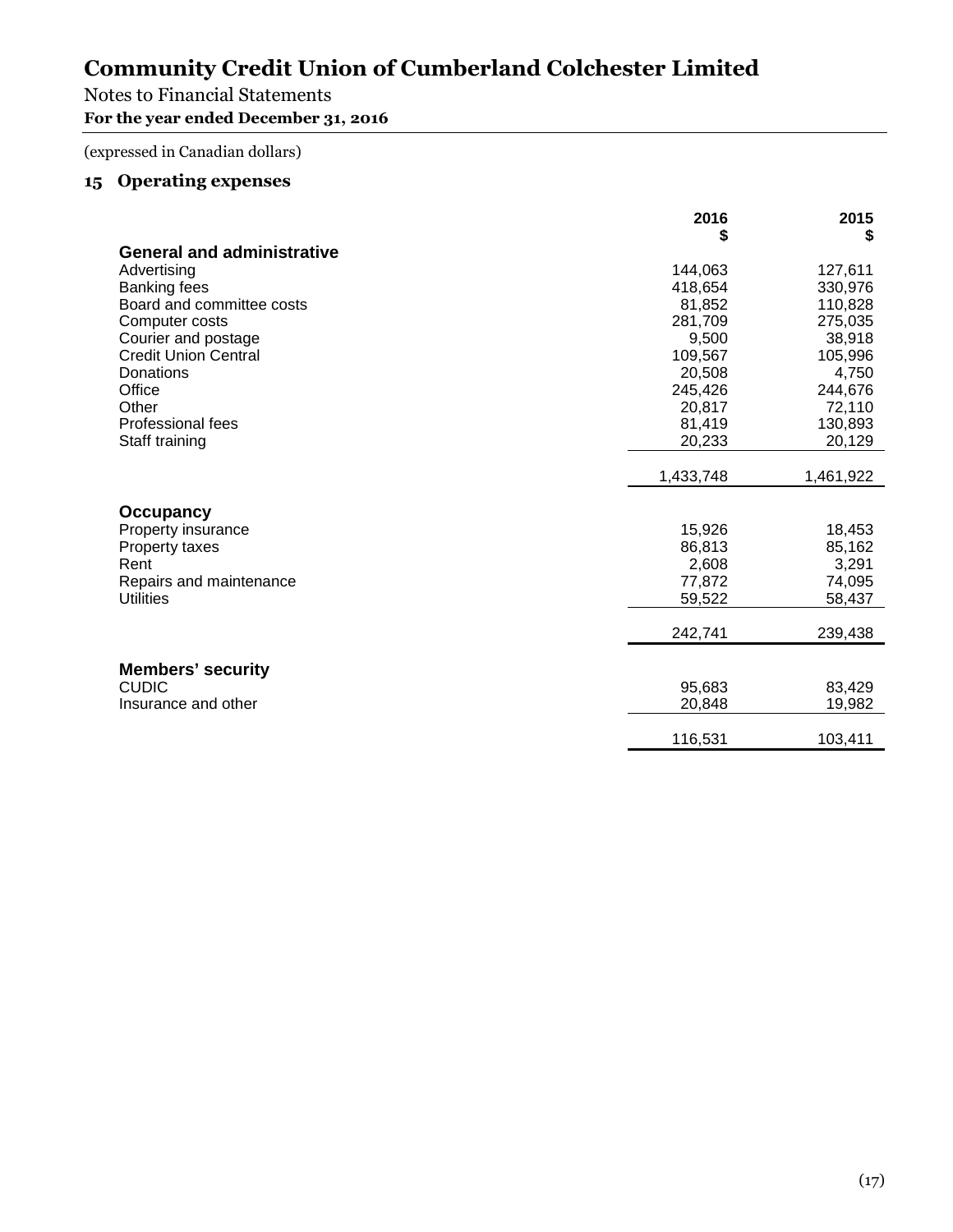## Notes to Financial Statements

**For the year ended December 31, 2016** 

(expressed in Canadian dollars)

## **16 Financial instruments and fair values**

### **i) Fair values**

Fair value is the price that would be received to sell a financial asset or paid to transfer a financial liability in an orderly transaction between market participants at the measurement date.

Fair value amounts disclosed represent point in time estimates that may change in subsequent reporting periods due to market conditions or other factors. Where there is no quoted market value, fair value is determined using a variety of valuation techniques and assumptions. The credit union has estimated fair values taking into account changes in interest rates and credit risk that have occurred since the assets and liabilities were acquired. These calculations represent management's best estimates based on a range of methods and assumptions; since they involve uncertainties, the fair values may not be realized in an actual sale or immediate settlement of the instruments. Interest rate changes are the main cause of changes in the fair value of the credit union's financial instruments. The carrying value is a reasonable approximation of fair value for the credit union's cash resources, demand deposits, certain other assets and certain other liabilities, due to their short-term nature.

The fair values of financial instruments are as follows:

#### Loans

In determining the fair value of loans, the credit union incorporates the following assumptions:

- For fixed rate loans, fair values are determined by discounting remaining contractual cash flows at current market interest rates offered for loans with similar terms.
- For floating rate loans, changes in interest rates have minimal impact on the fair value since the loans float to market. On that basis, fair value is assumed to equal carrying value.
- The total value of loans determined using the above assumption is reduced by the allowance for credit losses to determine the credit risk adjusted fair value of the credit union's loan portfolio.

#### Deposits

In determining the fair value of deposits, the credit union incorporates the following assumptions:

- For fixed rate, fixed maturity deposits, the credit union discounts the remaining contractual cash flows, at market interest rates offered for deposits with similar terms and risks.
- For floating rate deposits, changes in interest rates have minimal impact on the fair value since deposits reprice to market. On that basis, fair value is assumed to equal carrying value.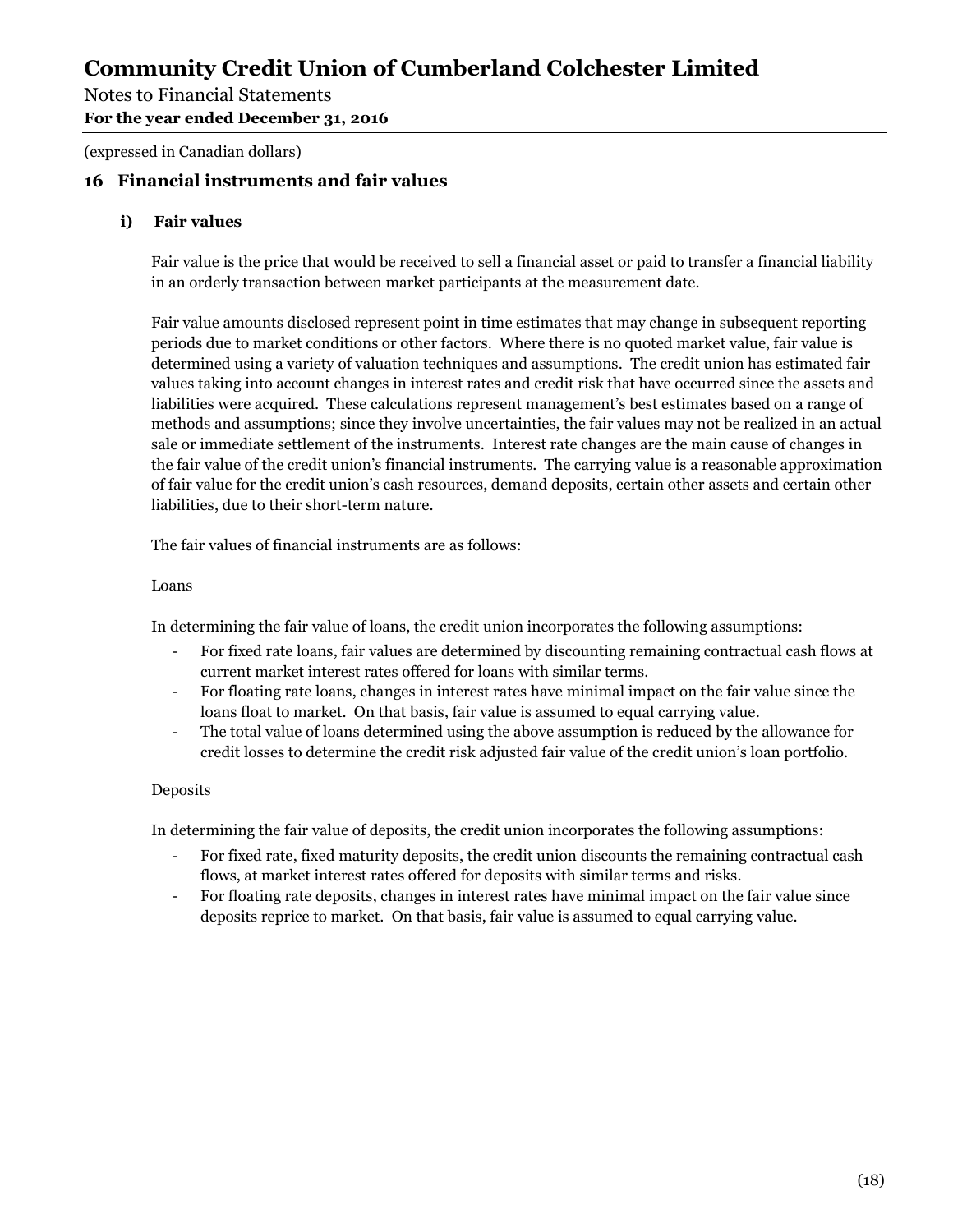## Notes to Financial Statements

**For the year ended December 31, 2016** 

(expressed in Canadian dollars)

## **16 Financial instruments and fair values** (continued)

#### **i)** Fair values (continued)

The table below sets out the fair values of financial instruments, using the valuation methods and assumptions referred to above. The table does not include assets and liabilities that are not considered financial instruments.

|                                                                                        |                                                   | 2016                                              | 2015                                              |                                                   |  |
|----------------------------------------------------------------------------------------|---------------------------------------------------|---------------------------------------------------|---------------------------------------------------|---------------------------------------------------|--|
|                                                                                        | Carrying<br>value<br>\$                           | <b>Fair value</b><br>S                            | Carrying<br>value<br>\$                           | <b>Fair value</b><br>S                            |  |
| <b>Assets</b>                                                                          |                                                   |                                                   |                                                   |                                                   |  |
| Cash resources<br>Interest bearing deposits<br>Members' loans<br>Long-term investments | 1,713,230<br>6,121,852<br>77,004,395<br>4,895,409 | 1,713,230<br>6,121,852<br>76,854,944<br>4,895,409 | 6,541,185<br>6,753,261<br>79,074,013<br>4,707,863 | 6,541,185<br>6,753,261<br>80,253,666<br>4,707,863 |  |
| <b>Liabilities</b>                                                                     |                                                   |                                                   |                                                   |                                                   |  |
| Accounts payable and accrued<br>liabilities<br>Members' deposits<br>Members' shares    | 602,679<br>88,319,102<br>32,870                   | 602,679<br>88,625,633<br>32,870                   | 415,209<br>94,703,436<br>33,470                   | 415,209<br>95,113,726<br>33.470                   |  |

Fair value hierarchy

Financial instruments recorded at fair value on the statement of financial position are classified using a fair value hierarchy that reflects the significance of the inputs in making the measurements. The fair value hierarchy has the following levels:

- Level 1 Valuation based on quoted prices observed in active markets for identical assets or liabilities;
- Level 2 Valuation techniques based on inputs that are quoted prices of similar instruments in active markets; quoted prices for identical or similar instruments in markets that are not active; inputs other than quoted prices used in a valuation model that are observable for that instrument; and inputs that are derived principally from or corroborated by observable market data by correlation or other means; and
- Level 3 Valuation techniques with significant unobservable market inputs.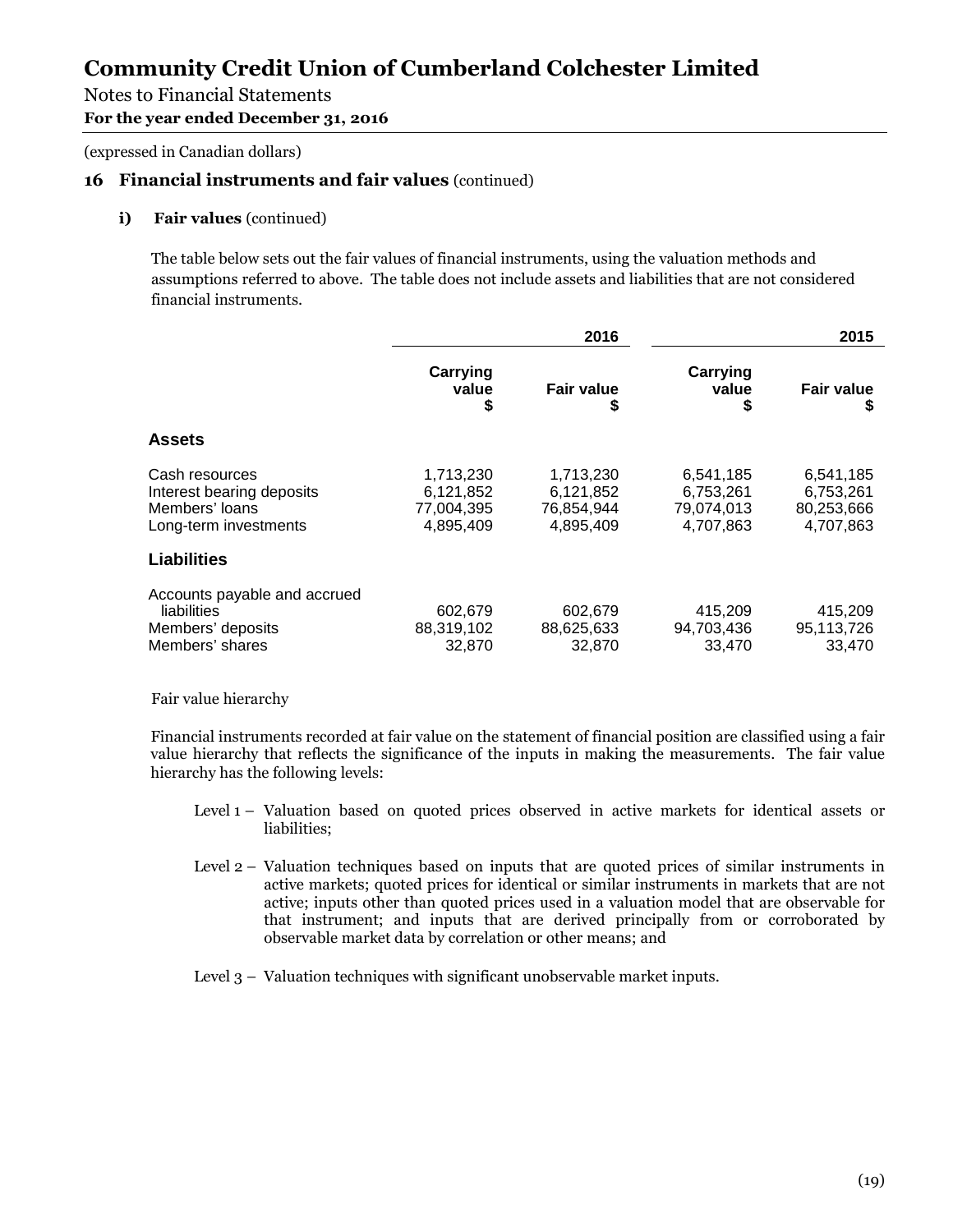## Notes to Financial Statements

### **For the year ended December 31, 2016**

(expressed in Canadian dollars)

## **16 Financial instruments and fair values** (continued)

#### **i)** Fair values (continued)

A financial instrument is classified to the lowest level of the hierarchy for which a significant input has been considered in measuring fair value.

|                                    | 2016    |              |                          |         | 2015         |                          |
|------------------------------------|---------|--------------|--------------------------|---------|--------------|--------------------------|
|                                    | Level 1 |              | Level 2 Level 3          | Level 1 |              | Level 2 Level 3          |
| Long-term investments - securities |         | $-1,895,409$ | $\overline{\phantom{m}}$ |         | $-1,707,863$ | $\overline{\phantom{0}}$ |

While not carried at fair value, fair values are disclosed for cash resources, interest bearing deposits, members' loans, members' deposits and members' shares. These financial assets and liabilities would be classified as level 3.

### **ii) Risk management**

The credit union, through its financial assets and liabilities, has exposure to the following risks from use of its financial instruments: credit risk, liquidity risk and market risk (interest rate risk). Senior management is responsible for setting acceptable levels of risk and reviewing risk management activities as necessary.

#### **a) Credit risk**

Credit risk is the risk of financial loss to the credit union if a member or counterparty of a financial instrument fails to meet its contractual obligations resulting in financial loss to the credit union. This risk arises primarily from the credit union's personal and commercial loans, mortgages and loan commitments arising from such lending activities.

Credit risk is the single largest risk for the credit union's business; management therefore carefully manages its exposure to credit risk. Oversight for the credit risk management and control is done by management who reports to the Board of Directors.

The credit union's maximum exposure to credit risk at the balance sheet date in relation to each class of recognized financial assets is the carrying amount of those assets indicated in the statement of financial position. The maximum credit exposure does not take into account the value of any collateral or other security held, in the event other entities/parties fail to perform their obligations under the financial instruments in question. The principal collateral and other credit enhancements the credit union holds as security for loans include: (i) Insurance and mortgages over residential lots and properties; (ii) Recourse to business assets such as real estate, equipment, inventory and accounts receivable; and (iii) Recourse to liquid assets, guarantees and securities. The value of collateral held against individual exposures is generally only assessed at the time of borrowing or when a specific review of that exposure is undertaken in accordance with policy.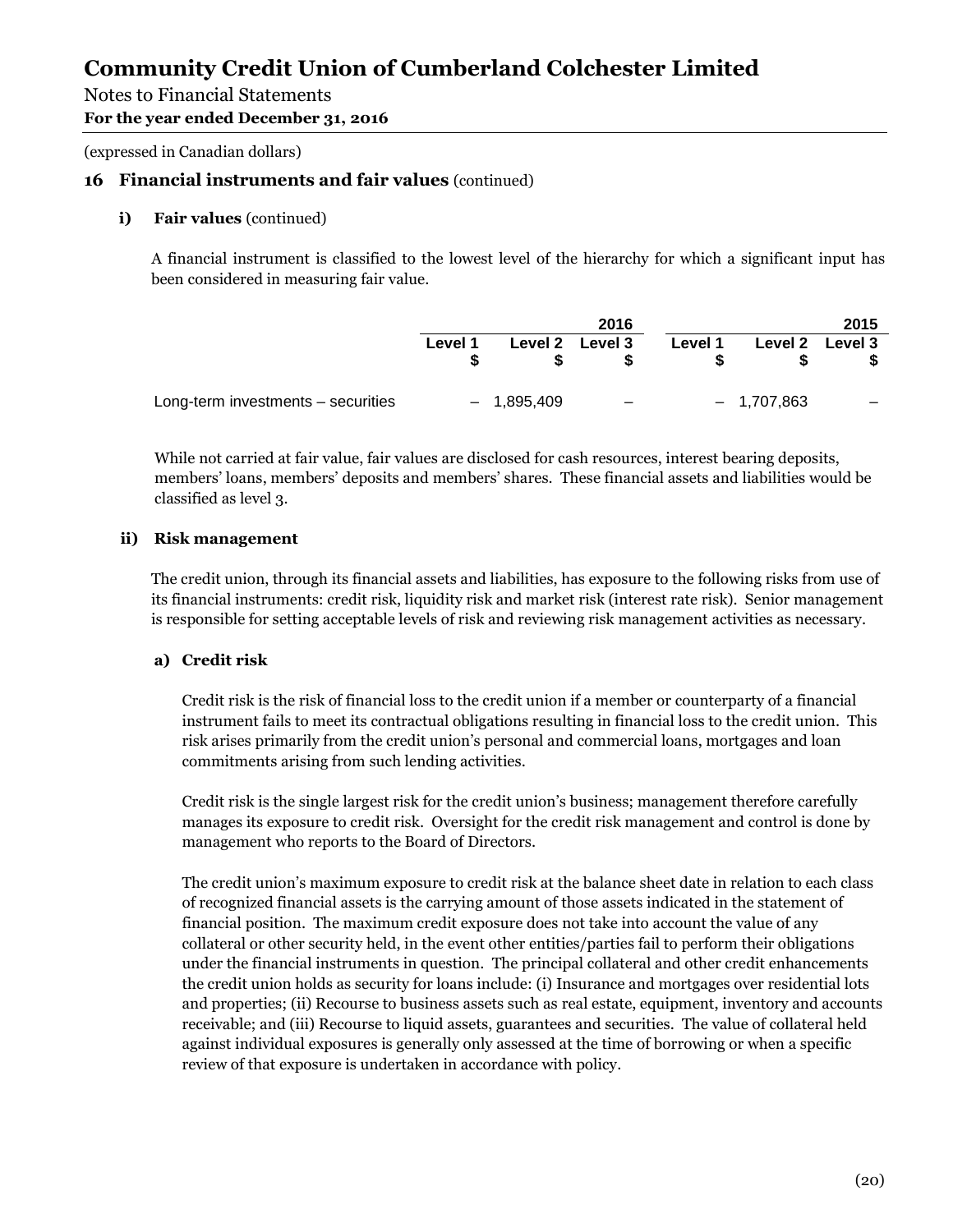## Notes to Financial Statements

### **For the year ended December 31, 2016**

(expressed in Canadian dollars)

## **16 Financial instruments and fair values** (continued)

### **ii) Risk management** (continued)

#### **a) Credit risk** (continued)

Credit risk exposure

The credit union's maximum exposure to credit risk at the reporting date was:

|                           | 2016<br>S  | 2015       |
|---------------------------|------------|------------|
| Cash resources            | 1,713,230  | 6,541,185  |
| Interest bearing deposits | 6,121,852  | 6,753,261  |
| Members' loans            | 77,004,395 | 79,074,013 |
| Long-term investments     | 4,895,409  | 4,707,863  |
|                           |            |            |
|                           | 89,734,886 | 97,076,322 |
|                           |            |            |

See note 5 for further disclosure on credit risk.

Cash resources and held-to-maturity investments have a low credit risk exposure as these assets are high quality investments with low risk counterparties. For the loan portfolio, the credit union's underwriting methodologies and risk modeling is customer based rather than product based. The credit union reviews the member's capacity to repay the loan rather than relying exclusively on collateral, although it is an important component in establishing credit risk.

#### **b) Liquidity risk**

Liquidity risk is the risk that the credit union will encounter difficulty in meeting obligations associated with financial liabilities as they come due. Liquidity risk is inherent in any financial institution and could result from entity level circumstances and/or market events.

The credit union's approach to managing liquidity is to ensure that it will always have sufficient liquidity to meet its liabilities when due, under both normal and stressed conditions, without incurring unacceptable losses or risking damage to the credit union's reputation.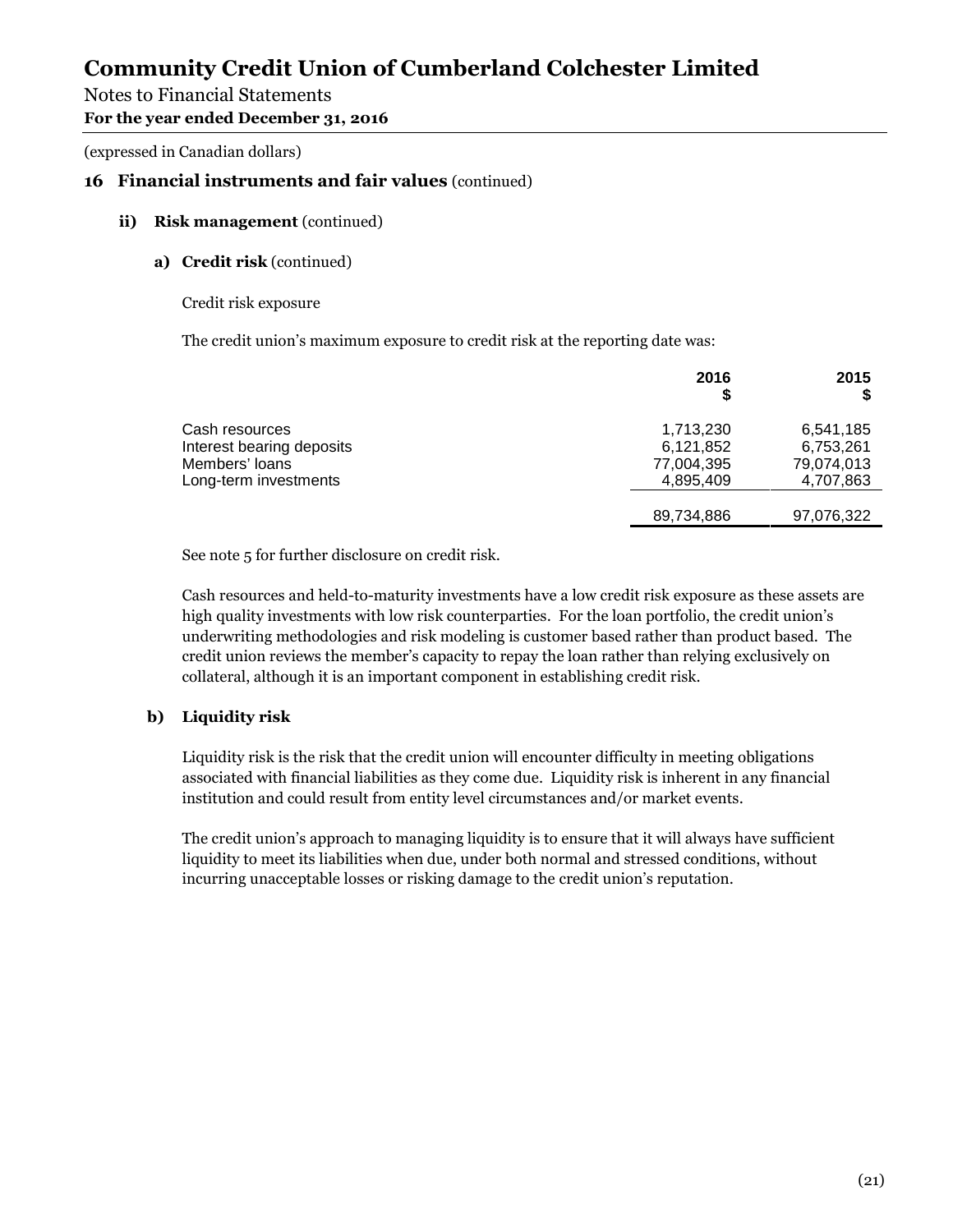## Notes to Financial Statements

### **For the year ended December 31, 2016**

(expressed in Canadian dollars)

## **16 Financial instruments and fair values** (continued)

### **ii) Risk management** (continued)

### **b) Liquidity risk** (continued)

Exposure to liquidity risk:

The credit union is required to maintain 10% of members' deposits in liquid investments of which 90% must be held with Atlantic Central. The credit union was in compliance with this requirement at December 31, 2016.

|                                     | 2016                   | 2015                    |
|-------------------------------------|------------------------|-------------------------|
| Required liquidity<br>Liquid assets | 8,831,910<br>9,043,652 | 9,470,344<br>14,322,553 |
| Excess liquidity                    | 211.742                | 4,852,209               |

Cash flows payable under financial liabilities by remaining contractual liabilities are as follows:

|                                                 |            |              |               | 2016         |
|-------------------------------------------------|------------|--------------|---------------|--------------|
|                                                 | On demand  | Under 1 year | $1 - 3$ years | Over 3 years |
| Members' deposits<br>Trade accounts payable and | 68,653,322 | 11,678,830   | 6,225,850     | 1,761,100    |
| accrued liabilities                             | 602,679    |              |               |              |
| <b>Operating leases</b>                         |            | 13,455       | 26,910        | 26,910       |
|                                                 | 69,256,001 | 11,692,285   | 6,252,760     | 1,788,010    |

|                                                 |            |              |               | 2015         |
|-------------------------------------------------|------------|--------------|---------------|--------------|
|                                                 | On demand  | Under 1 year | $1 - 3$ years | Over 3 years |
| Members' deposits<br>Trade accounts payable and | 73,704,636 | 12,010,800   | 5,040,100     | 3,947,900    |
| accrued liabilities<br><b>Operating leases</b>  | 415,209    | 13,455       | 26,910        | 26,910       |
|                                                 | 74,119,845 | 12,024,255   | 5,067,010     | 3,974,810    |

The credit union expects that many members will not request repayment on the earliest date the credit union could be required to pay.

**2016**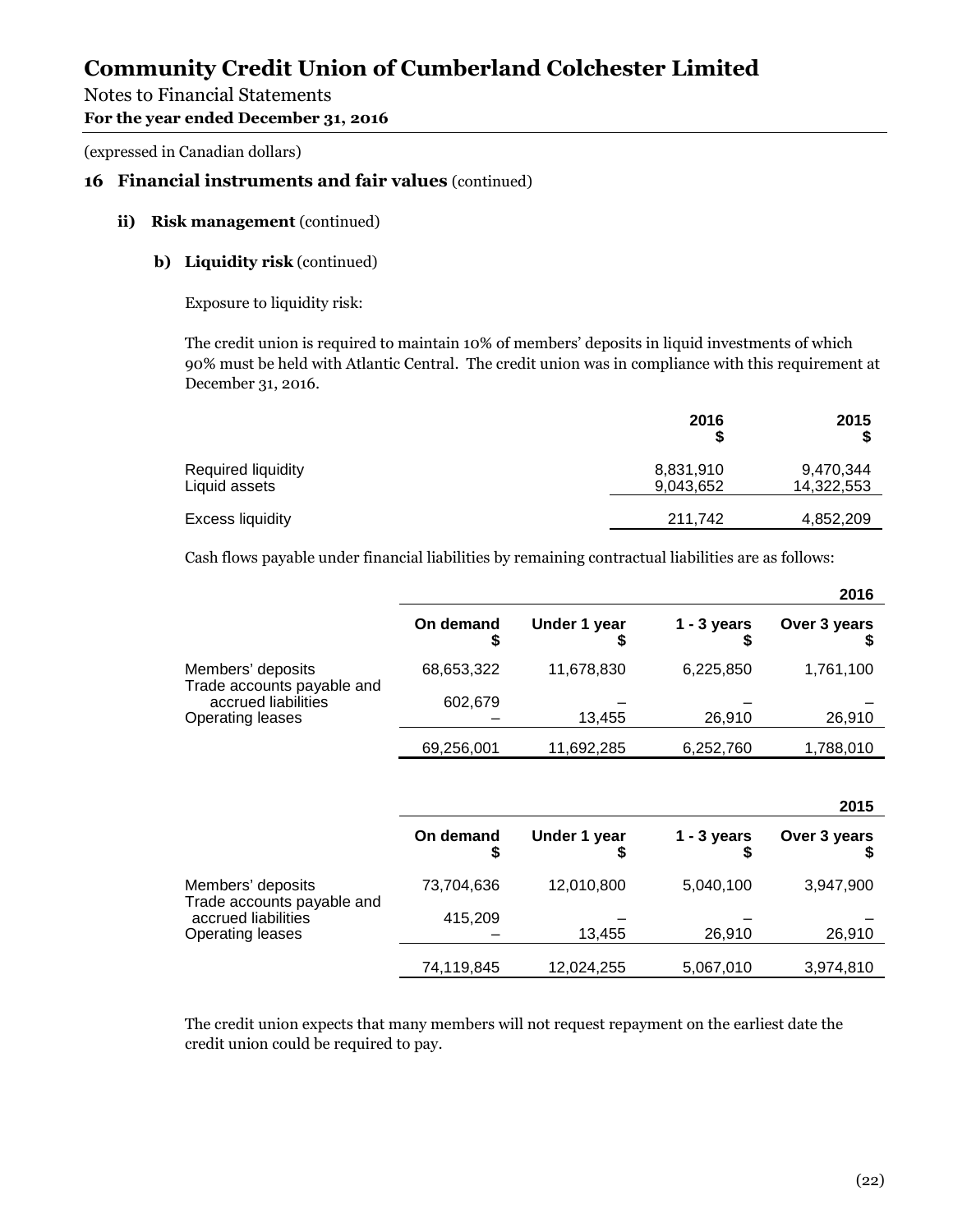## Notes to Financial Statements

### **For the year ended December 31, 2016**

(expressed in Canadian dollars)

### **16 Financial instruments and fair values** (continued)

#### **ii) Risk management** (continued)

#### **c) Market and interest rate risk**

Market risk is the risk of exposure to changes to financial prices affecting the value of positions held by the credit union as part of its normal trading activities. As the credit union does not deal in foreign exchange contracts or commodities, market risk consists solely of interest rate risk.

Interest rate risk is the risk that the fair value or future cash flows of a financial instrument will fluctuate because of changes in market interest rates. For the credit union, mismatches in the balance of assets, liabilities and off-balance sheet financial instruments that mature and reprice in varying reporting periods generate interest rate risk. These mismatches will arise through the ordinary course of business as the credit union manages member portfolios of loans and deposits with changing term preferences and through the strategic positioning of the credit union to enhance profitability.

Interest rate risk policies and processes:

The credit union meets its objectives for interest rate risk management by structuring the balance sheet to take advantage of the yield curve and mismatch opportunities while limiting risk exposure to approved levels to ensure that net interest income and net market values are not significantly impacted when there is an adverse change in interest rates.

Interest rate risk measurement techniques:

The credit union uses a number of techniques to manage interest rate risk. In order to manage the repricing of assets and liabilities, the credit union will alter the product mix through the marketing of particular products and pricing initiatives. Decisions on determining the appropriate mix of assets and liabilities are based on economic conditions, member behaviour, capital levels, liquidity levels and policies that limit exposure by instrument and counterparty.

The management of interest rate risk against interest rate gap limits is supplemented by monitoring the sensitivity of the credit union's net interest revenue and a 1% movement in rates. At December 31, 2016, the credit union's risk related to a 1% increase in rates was 5 basis points or approximately \$49,000 and 1% decrease in rates was 4 basis points or approximately \$39,000.

The determination of interest rate sensitivity encompasses numerous assumptions. It is based on the earlier of the repricing date or the maturity date of assets and liabilities used to manage interest rate risk.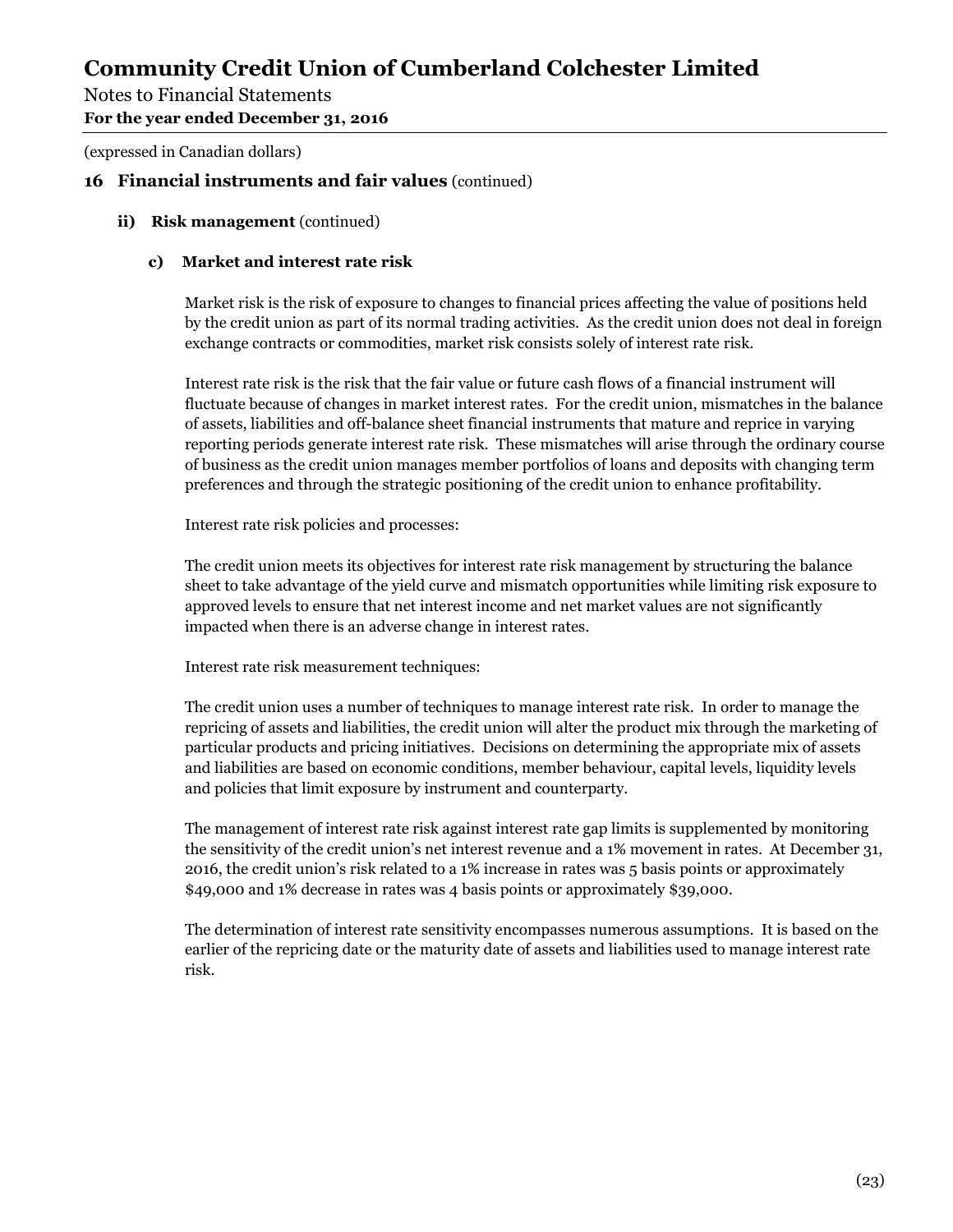## Notes to Financial Statements

### **For the year ended December 31, 2016**

(expressed in Canadian dollars)

### **16 Financial instruments and fair values** (continued)

#### **ii)** Risk management (continued)

#### **c) Market and interest rate risk** (continued)

The gap position presented below is as at December 31, 2016. It represents the position outstanding at the close of the business day and may change significantly in subsequent periods based on member behaviour and the application of the credit union's asset and liability management policies.

The assumptions for the year ended December 31, 2016 were as follows:

#### Assets

- Fixed term assets, such as mortgages and personal loans, are reported based on scheduled repayments.
- Variable rate assets that are related to the prime rate or other short-term market rates are reported within the demand category.

#### Liabilities

- Fixed rate liabilities, such as term deposits, are reported at scheduled maturity.
- Interest bearing deposits on which the member interest rate changes with prime or other shortterm market rates are reported within the demand category.

#### Rates

Rates are based on the weighted average rates for the assets and liabilities on December 31.

|                                            |                                  |                          |                                    |           |                              |                       |                                    | 2016      |
|--------------------------------------------|----------------------------------|--------------------------|------------------------------------|-----------|------------------------------|-----------------------|------------------------------------|-----------|
|                                            | <b>Demand</b><br>principal<br>\$ | Rate<br>$\frac{0}{0}$    | Under 1<br>year<br>principal<br>\$ | Rate<br>% | 1-3 years<br>principal<br>\$ | Rate<br>$\frac{0}{0}$ | Over 3<br>years<br>principal<br>\$ | Rate<br>% |
| <b>Assets</b><br>Cash and                  |                                  |                          |                                    |           |                              |                       |                                    |           |
| investments                                | 1,971,177                        | $\overline{\phantom{m}}$ | 6,121,854                          | 0.80      |                              | -                     | 4,637,460                          | 3.45      |
| Members' loans                             | 16,669,282                       | 6.45                     | 19,334,923                         | 3.26      | 22,194,320                   | 3.87                  | 18,805,870                         | 3.51      |
|                                            | 18,640,459                       | 5.77                     | 25,456,777                         | 2.66      | 22,194,320                   | 3.87                  | 23,443,330                         | 3.50      |
| <b>Liabilities</b><br>Members'<br>deposits | 68,653,322                       | 0.55                     | 11,678,830                         | 1.18      | 6,225,850                    | 2.18                  | 1,761,100                          | 2.54      |
| Asset (liability)                          |                                  |                          |                                    |           |                              |                       |                                    |           |
| gap                                        | (50,012,863)                     |                          | 13,777,947                         |           | 15,968,470                   |                       | 21,682,230                         |           |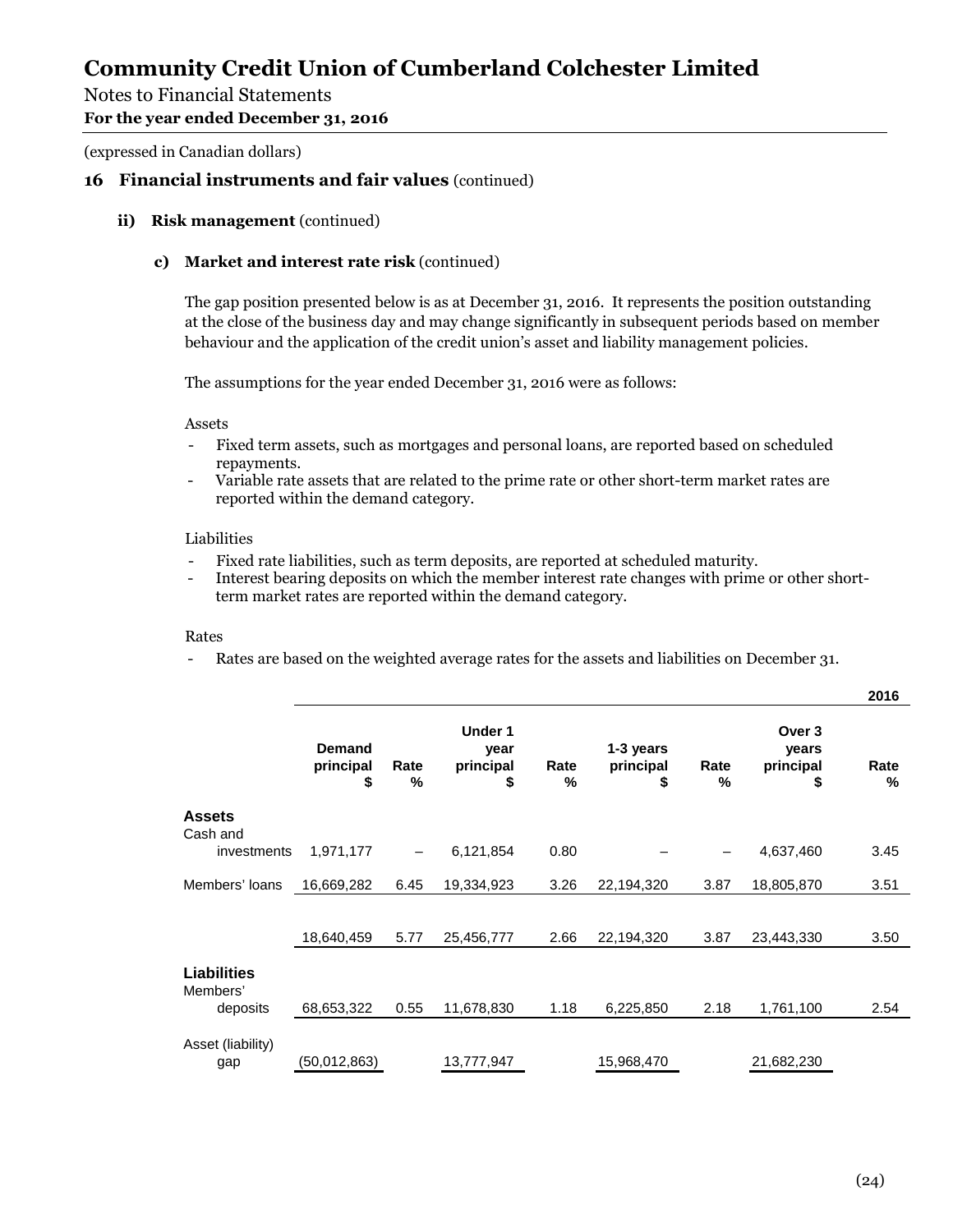## Notes to Financial Statements

**For the year ended December 31, 2016** 

(expressed in Canadian dollars)

## **16 Financial instruments and fair values** (continued)

### **ii)** Risk management (continued)

## **c) Market and interest rate risk** (continued)

|                                         |                           |           |                                           |              |                              |              |                                    | 2015      |
|-----------------------------------------|---------------------------|-----------|-------------------------------------------|--------------|------------------------------|--------------|------------------------------------|-----------|
|                                         | Demand<br>principal<br>\$ | Rate<br>% | <b>Under 1</b><br>year<br>principal<br>\$ | Rate<br>$\%$ | 1-3 years<br>principal<br>\$ | Rate<br>$\%$ | Over 3<br>years<br>principal<br>\$ | Rate<br>% |
| <b>Assets</b><br>Cash and               |                           |           |                                           |              |                              |              |                                    |           |
| investments                             | 2,101,739                 | —         | 11,753,260                                | 0.64         |                              |              | 4,147,310                          | 3.66      |
| Members' loans                          | 18,025,513                | 6.41      | 12,856,000                                | 4.2          | 29,640,600                   | 3.2          | 18,551,900                         | 3.88      |
|                                         | 20,127,252                | 5.74      | 24,609,260                                | 2.5          | 29,640,600                   | 3.2          | 22,699,210                         | 3.84      |
| <b>Liabilities</b><br>Members' deposits | 73,704,636                | 0.74      | 12,010,800                                | 1.3          | 5,040,100                    | 1.93         | 3,947,900                          | 2.89      |
| Asset (liability) gap                   | (53, 577, 384)            |           | 12,598,460                                |              | 24,600,500                   |              | 18,751,310                         |           |

## **17 Capital management**

Capital is managed in accordance with policies established by the Board and regulators. Management regards a strong capital base as an integral part of the credit union's strategy. The credit union has a capital plan to provide a long-term forecast of capital requirements. All of the elements of capital are monitored throughout the year, and modifications of capital management strategies are made as appropriate.

The Credit Union Act of Nova Scotia requires the credit union to establish and maintain a level of equity that is not less than 5% of its assets. Capital is comprised of members' equity plus members' shares which amounts to \$5,768,691 as at December 31, 2016 (2015 - \$5,556,982).

As at December 31, 2016, the credit union's equity as a percent of assets was 6.08% (2015 - 5.51%) all meeting the 5% minimum requirement.